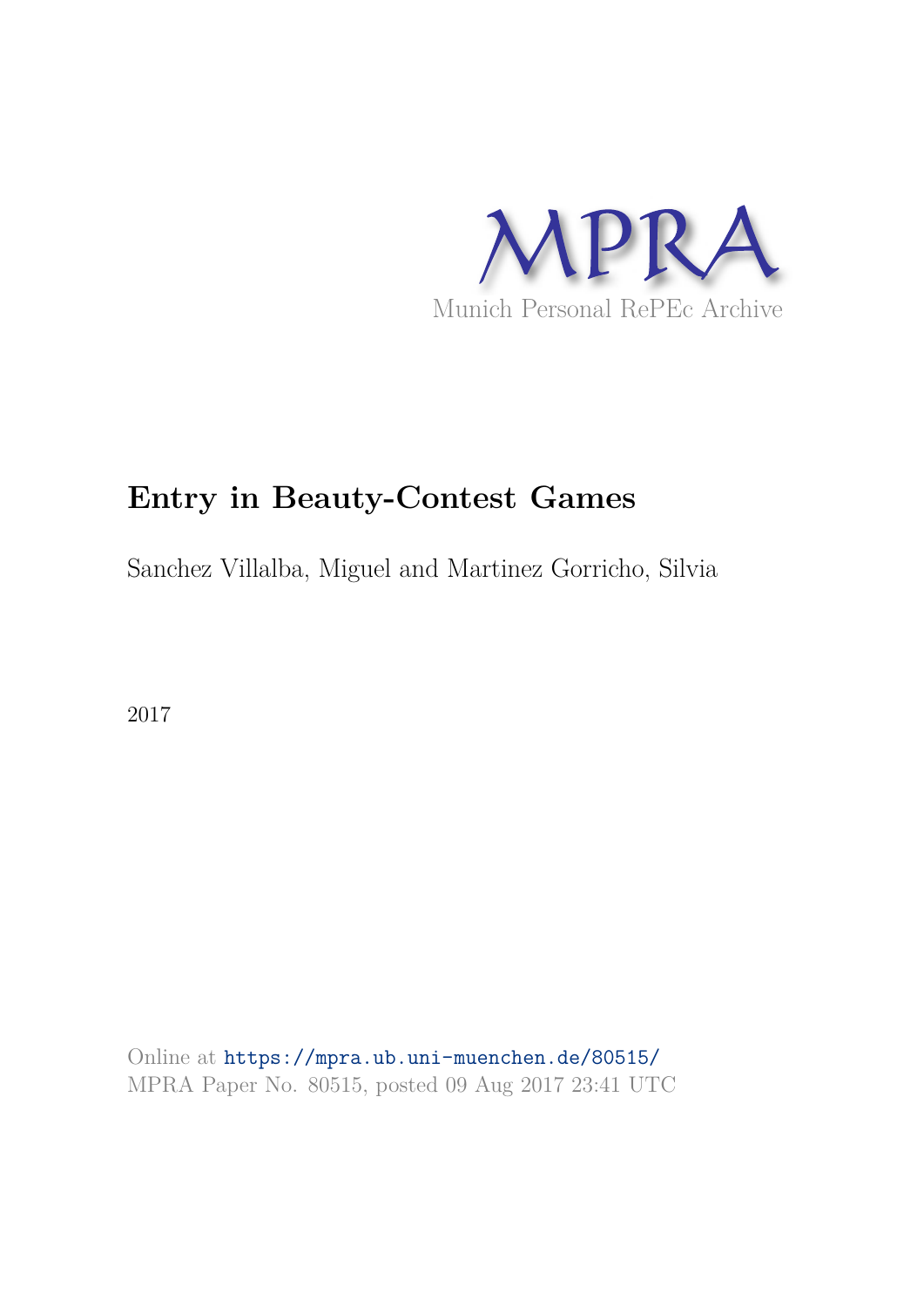# Entry in Beauty-Contest Games

Miguel Sanchez Villalba Silvia Martinez Gorricho

July 31, 2017

#### Abstract

We study how voluntary participation in Beauty Contest Games (BCGs) affects the actions and payoffs of type-heterogenous players. In a BCG, players have two goals -one personal, the other social- and so BCGs appropriately model relevant economic situations like participating in a social network, partaking in the coding of an opensource software, or the choice of research topics by academics, among others. Key in these and other cases is the concept of "social norm" that will emerge in the associated "community", and so people's entry choices will depend crucially on their expectations regarding not only how many but who (which types) will join in.

We find that in equilibrium there is entry as long as the BCG is "attractive" and that there might be multiple equilibria, each indexed by its associated social norm. We also find that, when finite, there is an odd number of equilibria and that  $-$ if ordered based on the value of the associated social norm- $odd/even$  equilibria are stable/unstable.

Further, for low attractiveness, equilibrium social norms are univocally associated with the extrema of the distribution of types in the economy, so that stable/unstable equilibria are linked to maxima/interior minima.

We find that "universal" communities in which everybody joins the BCG (as implicitly assumed by the literature) only occur when the BCG is sufficiently attractive and the economy's average type is not extreme.

In non-universal communities, social norms are affected by the attractiveness of the BCG and the functional form of the distribution of types in the economy (especifically, its skewness around extrema).

Attractiveness affects both the size and the composition of the community. Thus, an increase in attractiveness could lead both to the entry of new members and to the exit of some others.

Keywords: Beauty contest game, endogenous entry, social norms JEL codes: C7, Z1, L17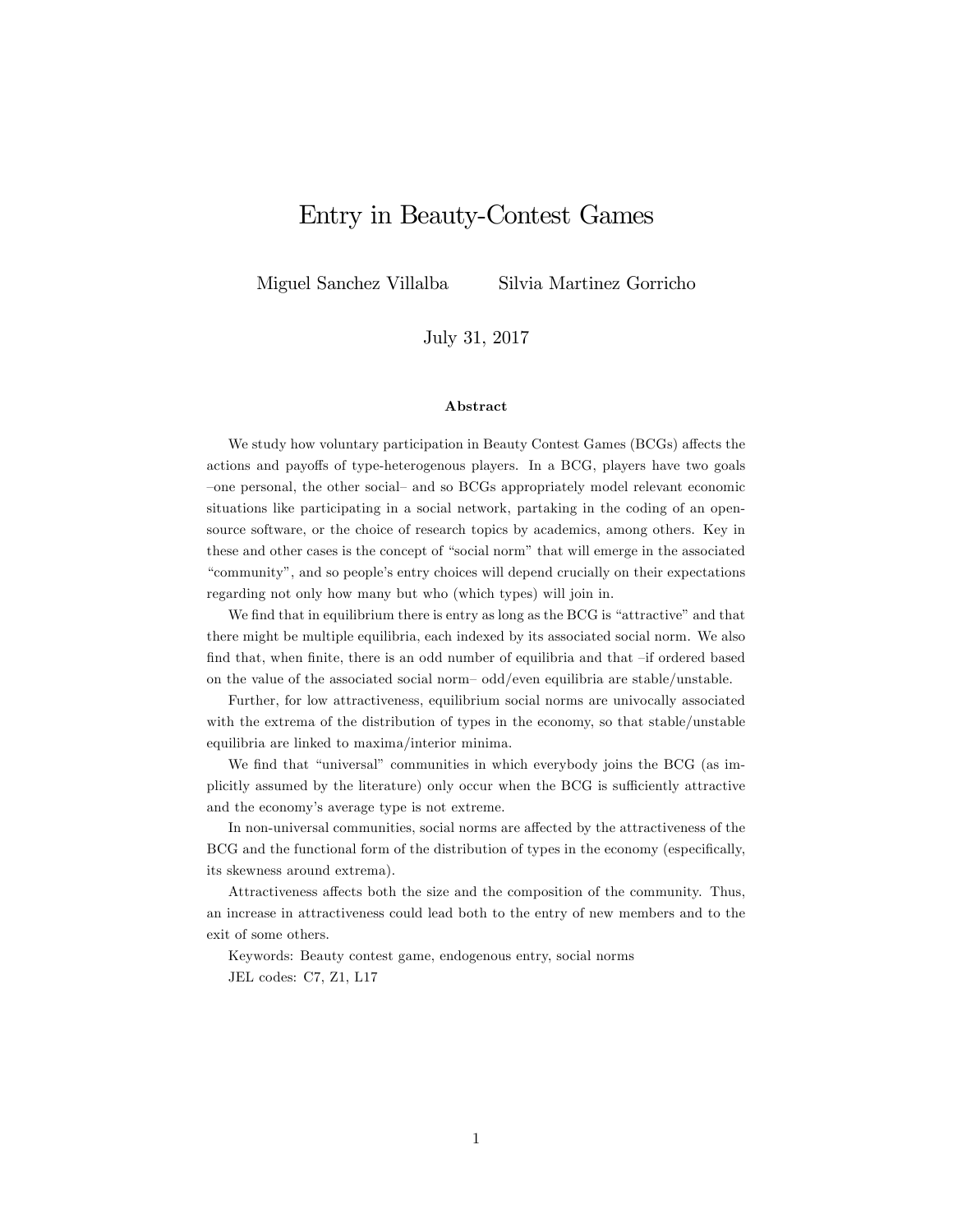# 1 Introduction

There are more than 30 million registered users of Wikipedia and more than 137,000 of them have performed an action in the last 30 days. Instagram claims a community of more than 500 million users that upload more than 95 million photos every day. Linux has the largest installed base of all general-purpose operating systems because of the dominance of Android on smartphones, it is also the leading operating system on servers and other big iron systems such as mainframe computers, and is used on 99.6% of the TOP500 supercomputers. And more than 150 million guests of Airbnb rented their own and others' abodes in more than  $65,000$  cities in more than 191 countries.<sup>1</sup>

Behind all these "collaborative economy" examples is the "produser" (Bruns  $(2006)$ ), a new economic actor that merges the roles of user and producer of contents. On the one hand, she acts as a user when she modifies and runs an open-source software like Linux in her own computer or when she browses the photos posted by others in a social network like Instagram. On the other hand, she acts as a producer when she makes her code modification available to others or when she uploads her own photos for others to see.

But while as an open-source software user she only cares about fixing the bug that hinders her own work or developing a new feature to satisfy an individual need, as a producer she attempts to solve the "big problem" that restrains the growth of the software or focuses on "hot issues" with the hope of attracting her peers' recognition and intra-community status.<sup>2</sup> In other words, "produsers" have two distinct type of goals: a personal goal (her own preferences) and a social goal (the community's "preferences"): the first one requires taking actions that suit the person's attributes (tastes, needs, skills, i.e., her "type"), the latter one demands taking actions that conform to the community's average action (the standard, the "hot topic", the big issues, the popular action, i.e., the "social norm").

The produser, however, has only one choice variable: choosing a piece of coding to work on, or posting a photo/video. Thus, unlike the user-only and producer-only, she will face a trade-off between the personal and social goals: the more she focuses on her own bug or on her own photo style, the less popular she will be in the community, and viceversa.<sup>3</sup>

<sup>1</sup>For wikipedia: https://en.wikipedia.org/wiki/Wikipedia:About.

For Instagram: https://www.instagram.com/about/us/.

For Linux: https://en.wikipedia.org/wiki/Linux#cite\_note-22.

For Airbnb: https://www.airbnb.com/about/about-us.

All webpages were accessed on the 20 February 2017.

<sup>2</sup>Likewise, as a user of a social network like Instagram she will only pay attention to her own tastes and will look for photos that Öt them, but as a producer she will also consider what photograph styles and topics are "popular" and hence are likely to attract many viewers as well as positive feedback.

<sup>&</sup>lt;sup>3</sup>In fact, this concept can be extrapolated beyond the realm of technology, the internet, social networks or the "collaborative economy". Indeed, the trade-off between individual and social goals is present in many other applications. For example, in political economy, a member of a political party might face a dilemma when choosing a platform because, on the one hand, she has her own principles to attend to but, on the other hand, in order to become a competitive candidate in a primary election she needs to also cater her campaign promises to match the tastes of the whole party (community). Likewise, an academic has to balance, when selecting a topic for research, her own interests (a particular subfield, methodology) as well as the overall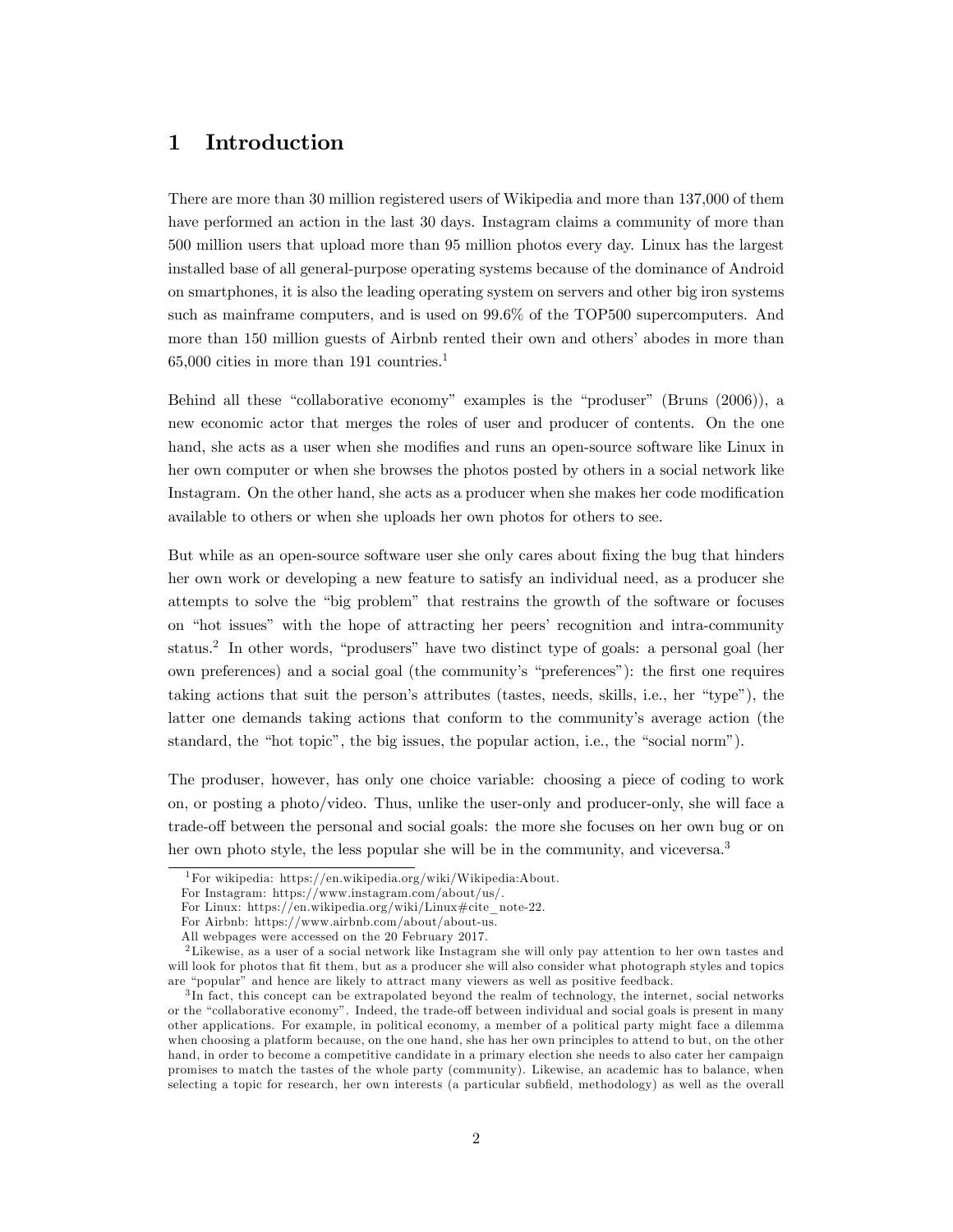This crucial trade-off can be appropriately captured by means of a slightly modified version of Morris and Shin  $(2002)$ 's Beauty Contest Game  $(BCG)$  such that a player's best response function is a weighted average of her own type (personal goal) and the community's average action (social goal). Thus, like in Nagel (1995), a player's best response (or ìtarget functionì) is an increasing, less-than-proportional function of the average action in the community, and players' actions are thus strategic complements.<sup>4</sup> But, unlike in Nagel  $(1995)$ 's and closer to Costa-Gomes and Crawford  $(2006)$ 's, in our setup the target functions are different for players with different types.

Going back to the leading examples, a concept as important as -and inseparable from that of produser is that of "community": one cannot think of Wikipedia without its editors and contributors, or Instagram without its myriad of users. Yet the literature has consistently identified "community" with "economy", implicitly assumming that everyone in the economy was also a member of the community.<sup>5</sup> But clearly, participation in Wikipedia, Instagram and the like is voluntary, and while some people are part of the community others are not. We thus intend to fill this gap in the literature and analyse how voluntary participation affects  $BCGs^{6}$ 

This is a relevant task as it intends to uncover why the communities in the motivating examples are so successful while others are not. This implies not only finding out the factors that determine the size of those communities, but also, and more importantly, to reveal how the equilibrium social norms that emerge in them are endogenously and simultaneously co-

 $6$ There is a long literature on entry in different settings. For example, there are articles on public good contributions in which players have the option to opt out of the mechanism (Norman (2004)), but there the actions are strategic *substitutes*, not complements like in BCGs. There are also examples in which actions are strategic complements (Selten and Guth (1982), Cachon and Camerer (1996)), but unlike our model, they have entry fees, multiple equilibria, and their focus is on equilibrium selection. There are other scenarios where the entry choices are strategic complements (eg, typical network good games with entry (Katz and Shapiro (1986), Augereau et al. (2004)), but we need the strategic complementarity to arise in the BCG, not at the entry stage. We also differ from club goods (Scotchmer (2002)) because we rely on a spatial structure that is absent there. Maybe the closest references are in the "citizen-candidate" literature (Osborne and Slivinski (1996), Besley and Coate (1997)) because they consider a spatial structure and entry followed by a location game, but their candidates do not coordinate but *compete* with each other and thus there is no resulting "community". There is also a connection with the new economic geography (Fujita et al. (1999), etc.), although they are mostly concerned with economies of scale and congestion issues, thus leading to the "agglomeration of the different" unlike our case where we obtain a "community of the alike".

interest of the academic community at the time (the "hot debates", the trendy topics). And migrants in a new country might be torn between keeping their own ancestral traditions (different for migrants with different origins and/or cultural backgrounds) or adopting the local social norms of the host country (the same for all migrants).

<sup>&</sup>lt;sup>4</sup>In Angeletos and Lian (2016)'s terminology, the strategic complementarity is "weak" and thus ensures the survival of a unique equilibrium. If the incentive to coordinate was too strong (proportional or morethan-proportional) then multiple equilibria would ensue. This would happen, e.g., if players focused only on being "popular" and ignored their personal goals.

<sup>&</sup>lt;sup>5</sup>Indeed, the literature on coordination games (which include the BCG), considers that, for example, everyone is forced to choose between attacking a currency or not (Morris and Shin (1998)), or between running against a bank or not (Kiss et al. (2014)), or between evasion and compliance (Sanchez Villalba (2015)). Yet, it is reasonable to assume that many people are not investors and thus ignore the possibility of attacking a currency, that people with no deposits in a bank will not even consider the option of running against it, and that people that do not submit a tax return do not need to choose between evasion and compliance. The specific literature on BCG is not unlike the broader one on coordination games, with both seminal papers (Morris and Shin (2002) and Nagel (1995)) ignoring the possibility of voluntary entry, and the rest of the literature following the same pattern.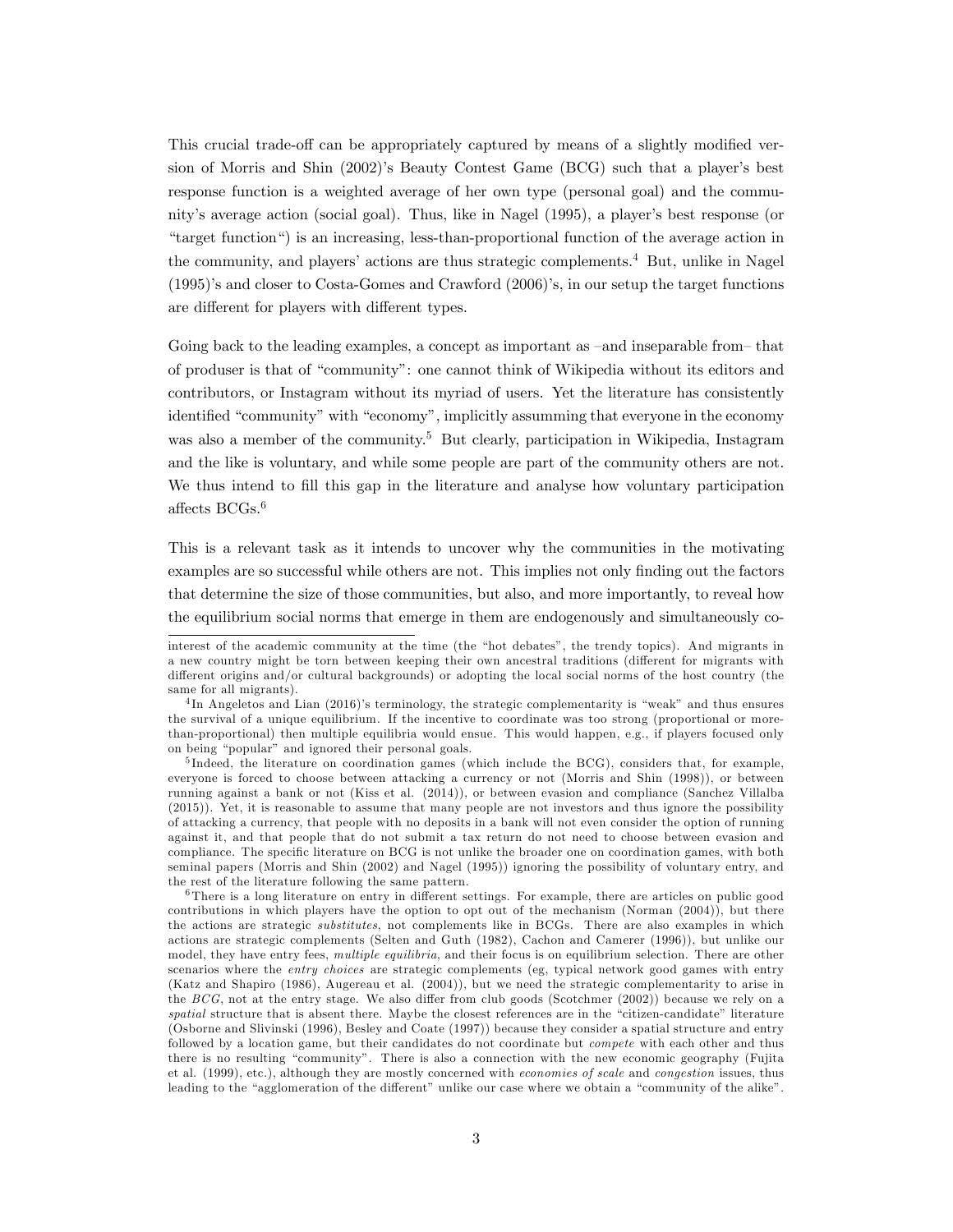determined by the entry choices of the players. Furthermore, these communities and their associated social norms can be significantly different from the ones obtained when everyone is forced to partake in the  $BCG$  (as it is assumed in the literature): the most popular photos among Instagrammers could be quite different from those of the whole population, just like the issues of concern for Linux programmers are likely to be very different from those of the economy as a whole.

We find that non-universal communities do indeed exist in equilibrium as long as the BCG is not too "attractive" and the average type in the economy is rather extreme. Moreover, their associated equilibrium social norms can differ dramatically from the ones corresponding to ìcompulsoryî BCGs, depending on the attractiveness of the BCG and on the distribution of types in the economy. In particular, if the  $BCG$  is "barely attractive" then the number of stable equilibria is given by the number of maxima in the distribution of types.<sup>7</sup> Likewise, the associated social norms are linked to the critical points corresponding to those maxima, and thus economies in which the distribution of types has "peaks" quite apart from the average type in the economy (for example, a politically polarized society) can yield voluntary communities (political parties) in which the emergent social norms (party platforms/manifestos) are radically different from the one that would arise in a compulsory BCG (one in which everyone is forced to join a single party, à la PRI in Mexico or the Communisty party in China).

The heterogeneity of types (as reflected in a non-degenerate density function) is another novelty in our analysis, and a crucial one since otherwise we cannot really understand entry choice diversity: It is only normal to assume that different programmers are interested in different bugs/functions of the same open-source software, and that different "Instagrammers" have different preferences regarding photography styles and topics. The heterogeneity in personal preferences will thus yield heterogeneity in choices at the entry stage, which themselves are endogenously co-determined with the social norm that emerges in the BCG. This way, the decision to enter or not depends not only on the size of the community (as in typical network good games (Katz and Shapiro (1986)) or market entry games (Selten and Guth  $(1982)$ ), but on the (distribution of the) types of the members. Thus, a player's decision to enter can improve or worsen the payoff of members, depending on the type of the entrant, the types of the current members, and on the social norm.<sup>8</sup> This means that the composition of the community can change as the result of some shocks (for example, a change in the attractiveness of the BCG), with some members exiting and, simultaneously, some new people joining the community. For example, an increase in attractiveness (say, better photo-manipulation tools in Instagram) can lead to both a larger community but also to the exit of some people and the entry of others (depending on their preferences regarding

<sup>7</sup>Only stable equilibria/communities are likely to be observed in the data. Unstable equilibria are, by definition, likely to disappear and to lead to a new and stable equilibrium as a result of even minor shocks.

 $8$ For example, if a "moderate" joins a leftist party, its "radical" wing would be worse off, since the average action in the party (the social norm) will move towards the center. On the other hand, the "moderate" wing of the party will be better off for the same reason.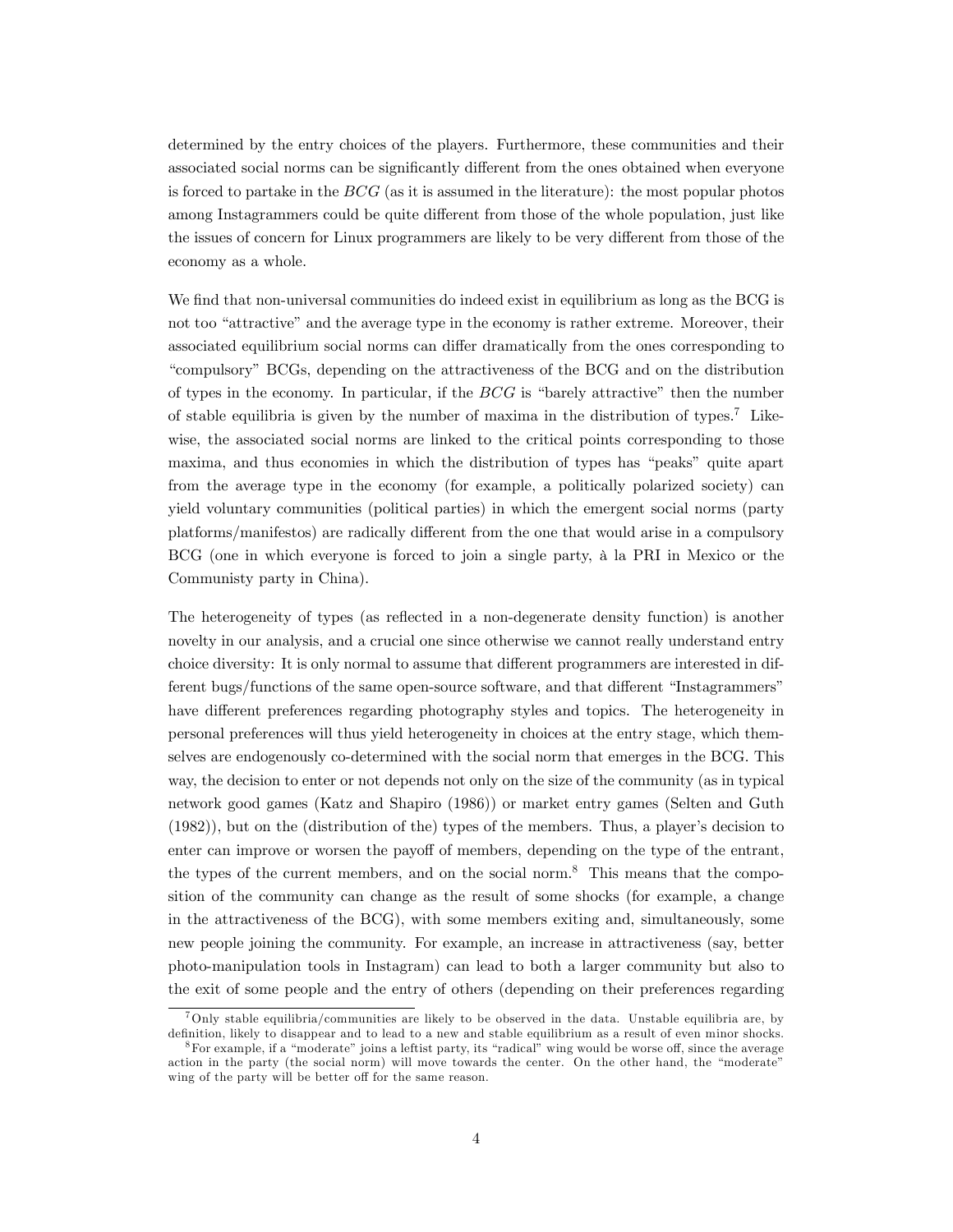the manipulation of photos). In other words, the heterogeneity in types allows us not only to explain the size of a community, but also its composition, and to analyze how they would change in response to an external shock.<sup>9</sup> More specifically, we find out that exit can only occur in interior communities, and when the social norm is very responsive to changes in the attractiveness of the BCG.

We thus study the entry choices of heterogeneous players that have to decide whether to join a BCG or not. Given the multiple variations possible, in this Örst attempt we restrict our attention to non-repeated, full-information games, in which there exists a unique, exogenous BCG, the distribution of types is exogenously given, and the outside option (i.e., the utility when opting out) is fixed and exogenous.

The rest of paper is organised as follows. In section 2 we present the theoretical model. In section 3 we undertake a comparative statics analysis regarding how changes in the attractiveness of the  $BCG$  affects the variables of interest. In section 4 we discuss the results and consider future research paths. In section 5 we conclude. All proofs, as well as some illustrations, are in the Appendix.

# 2 Model

Players are indexed by their type  $\theta$ . The population of players is of mass 1 and distributed on the  $[0, 1]$  interval according to a publicly known, real-valued, atomless, continuous and differentiable density function  $f(\theta)$ , with cumulative function  $F(\theta)$  and population average (mean) given by E $\theta$ . Let  $f'(\cdot)$  denote the first derivative of the density function  $f(\theta)$ . Let  $\hat{\Theta}$  denote the set of *interior* local extrema of  $f(\theta)$ .

The timing of the game is as follows:

- Stage 1 Having observed their own types, players simultaneously decide whether to enter the community or not.
- **Stage 2** Entrants play the (simultaneous)  $BCG$ ; non-entrants get a fixed payoff normalised (without loss of generality) to 0.

If a player of type  $\theta$  joins the community at stage 1, then at stage 2 she plays the BCG by choosing an action  $x_{\theta} \in [0, 1]$  to maximise the normalised<sup>10</sup> utility function:

 $9$ For example, continuing the example of the previous footnote, if as a result of issues of corruption linked to the Right party, the political support shifts (i.e., the distribution of types shifts mass) from the right to the left, we could find not only that the Left party is likely to increase in size, but that it is the result of some centrist, formerly unaffiliated citizens that decide to join it. However, it could also be the case that some radical members decide to abandon it due to the party's new, "milder" ideological position ("social norm"), and some could even even enrol in a far-left party as a consequence.

 $10$  This function is not necessarily equal to the utility in case of entering the BCG, but rather the net gain from doing it vis a vis the outside option.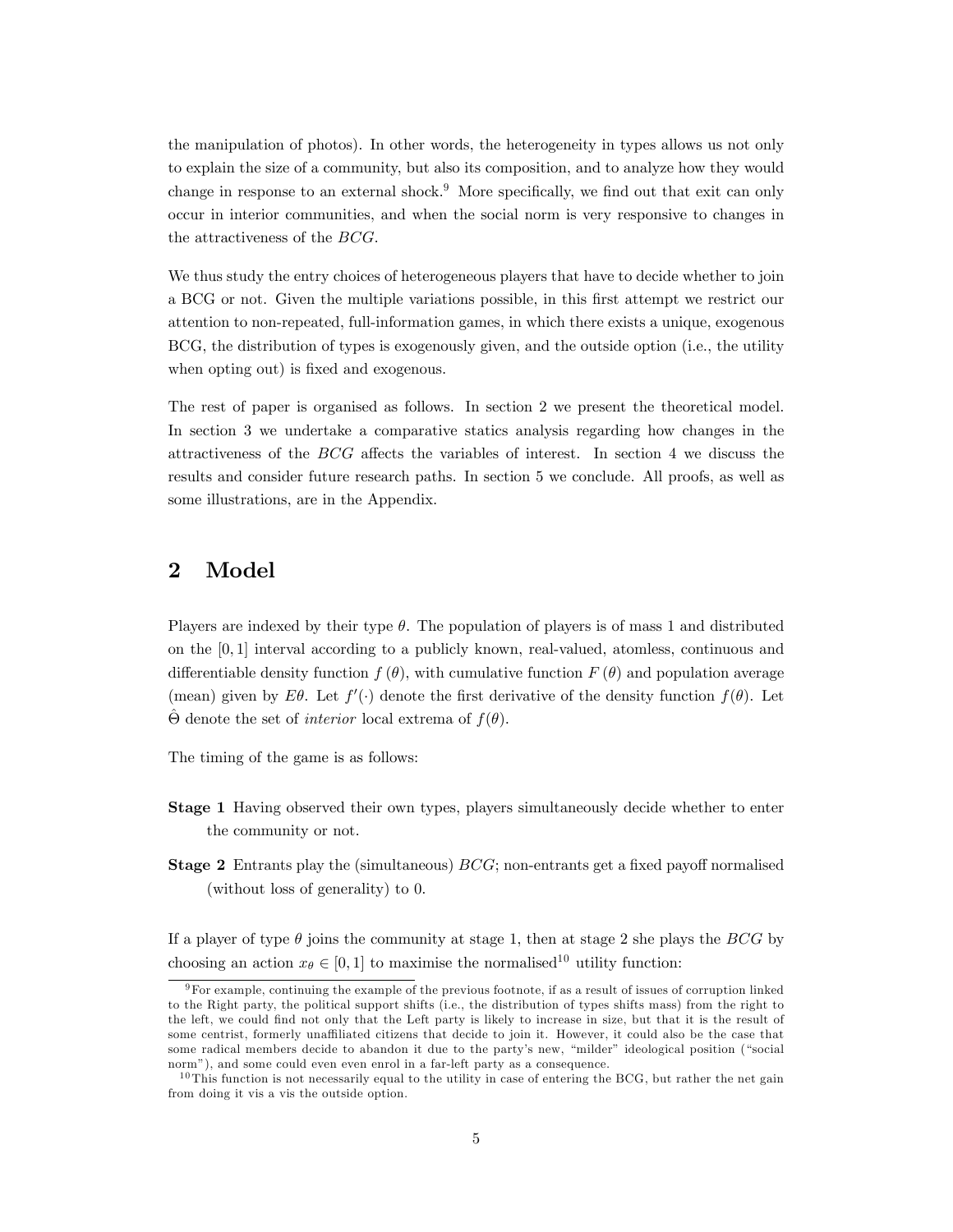$$
u_{IN}(x_{\theta};\theta) = \kappa - (1-p)(x_{\theta} - \theta)^{2} - p(x_{\theta} - \bar{x})^{2}
$$

where  $\bar{x}$  is the average action among entrants. This utility function is basically a transformation of the loss function used by Morris and Shin (2002), where parameter  $\kappa > 0$ represents the fixed gain from joining the community.<sup>11</sup> The second and third terms are a convex combination of the losses associated with deviating from the "fundamental" and "strategic" goals respectively, where parameter  $p \in (0, 1)$  reflects the players' preference for the strategic goal.<sup>12</sup> In the global game literature, the first one refers to a parameter of the model that is imperfectly known by the player yet relevant for her decision-making (like the strength of the central bank's reserves in a country with a currency peg), and the second one to the coordination component by which everyone wants to do as the majority does (equivalent to matching the average action). In our model we maintain the interpretation of the strategic component as held by Morris and Shin (2002), but we deviate from their interpretation of the fundamental one: in our case it reflects the player's own type.<sup>13</sup>

The game is one of complete information: every player knows her own type  $(\theta)$ , the distribution of types in the population  $(f(\theta))$ , and the preferences of every player. The game is solved by backwards induction.

### 2.1 Stage 2: Beauty-Contest Game

The problem of a member of the community is  $\max_{x_{\theta}} u_{IN}(x_{\theta};\theta) = \kappa - (1-p)(x_{\theta} - \theta)^2$  $p(x_{\theta}-\bar{x})^2$ 

We follow Morris and Shin (2002) by assuming that the size of the entrant population is sufficiently large as to lead every individual player to ignore her own impact on the average action  $\bar{x}$ .<sup>14</sup> From the FOC  $\frac{\partial u_{IN}(x_{\theta};\theta)}{\partial x_{\theta}} = 0$ , we get

$$
x_{\theta}^* = (1 - p)\theta + p\bar{x}^*
$$
\n<sup>(1)</sup>

This is the same FOC than Morris and Shin (2002) obtain: the best response function for

<sup>&</sup>lt;sup>11</sup>If  $\kappa$  < 0, then nobody would ever enter the *BCG* and the end result is trivial and uninteresting.

<sup>&</sup>lt;sup>12</sup>In standard BCG experiments, p is usually made equal to  $2/3$ . But players could in principle differ in terms of their p-values (for instance, refer to Costa-Gomes and Crawford (2006)).

<sup>&</sup>lt;sup>13</sup>Indeed, the global games literature assumes that  $\theta$  is an unknown parameter. However, in order to solve the model, it resorts to the introduction of private, informative signals that are received by players. These signals are noisy and thus make players heterogeneous regarding their information sets. Here we basically skip the intermediate step and assume that players are heterogeneous from the start, and their heterogeneity is embodied by their type  $\theta$  (just like it is embodied by their signals in the global games setup).

<sup>&</sup>lt;sup>14</sup>This is a question to consider in this setting since entry is endogenous and thus small groups of entrants cannot be ruled out. However, since the density function is continuous, this is not an issue in our model because an individual player's mass is negligible. This might not be the case in real world applications with discrete types. Yet experimental evidence (Grosskopf and Nagel (2008)) shows that in BCGs with as few as two people, players often ignore their contribution to the average action.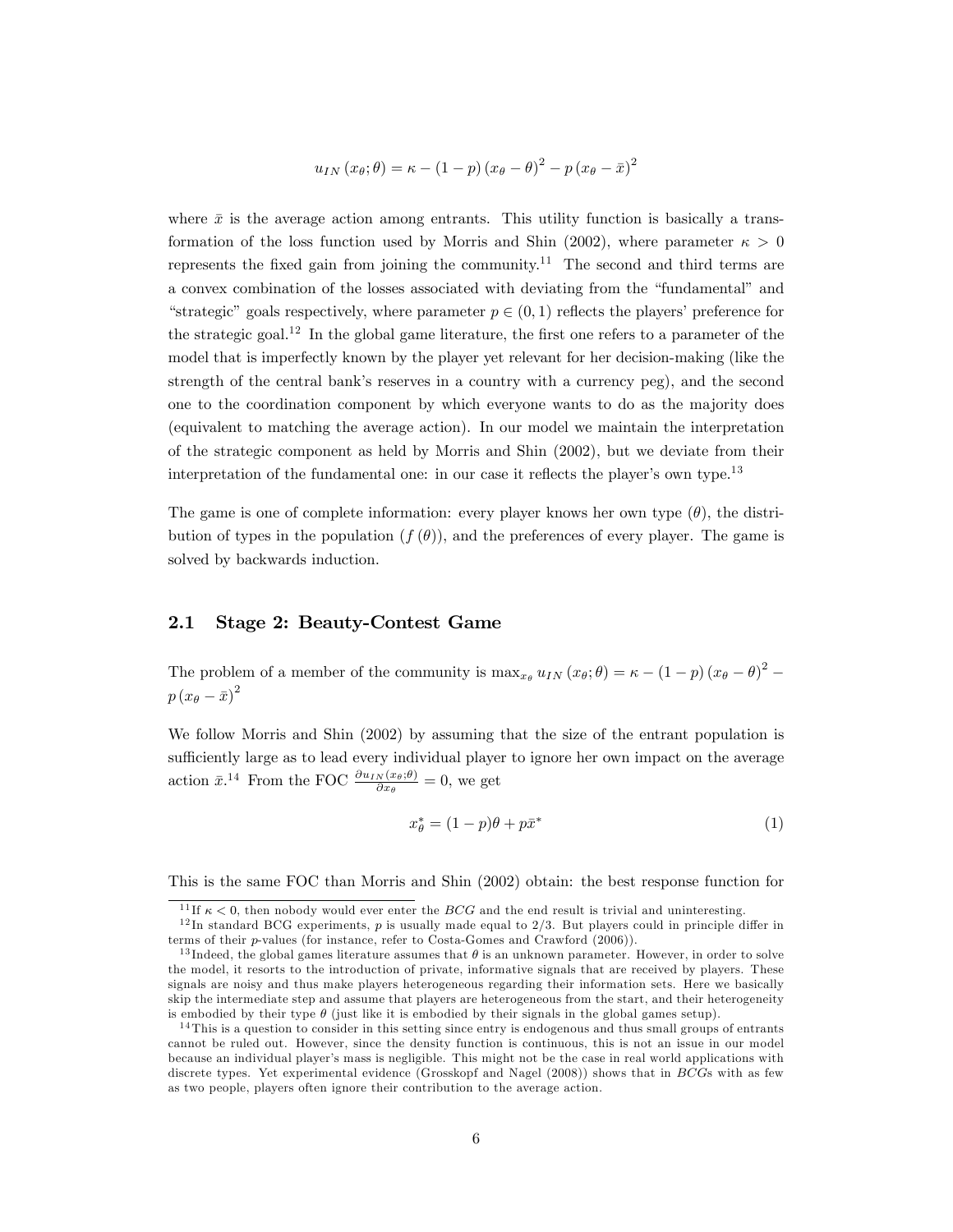any individual player is a weighted average of the fundamental and strategic goals, with weights given by  $1 - p$  and p, respectively. That is, players try to balance their own bliss point  $-given$  by their types- and the coordination with others  $-given$  by the average action  $\bar{x}$ . Clearly the higher (lower) the importance attached to their own bliss point, i.e, the lower (higher) is p, the closer (farther) will be the optimal action to each player's bliss point  $\theta$ . Nonetheless, since  $p \in (0, 1)$  players' optimal actions are strategic complements as  $p > 0.15$ 

Let  $G \subseteq [0,1]$  denote the subset of entrants,  $g(\theta)$  denote the density function of the entrant subpopulation and  $\bar{\theta}$  denote the average type among entrants. Thus,

**Proposition 1** In the BCG equilibrium, the average optimal action coincides with the average type among entrants. Formally,  $\bar{x}^* = \bar{\theta}$ .

**Proof.** 
$$
\bar{x}^* = \int_{\theta \in G} x^*_{\theta} g(\theta) d\theta = (1 - p)\bar{\theta} + p\bar{x^*}.
$$
 Thus,  $\bar{x}^* = \bar{\theta}$ 

Intuitively, every player wants to coordinate with every other, but everyone has a different type. Thus, having the average action be equal to the average type is somewhat like minimising the strategic losses of entrants. This is something to be expected in places like Instagram: the average (or let us say, "typical" or "popular") photo will reflect quite accurately the average tastes of the members of the community.

**Corollary 1** A player  $\theta$ 's optimal action is a weighted average of her own type and of the average type among entrants. Formally,  $x_{\theta}^* = (1-p)\theta + p\bar{\theta} \ \forall \theta$ . As a result,  $u_{IN}(x_{\theta}^*;\theta) =$  $\kappa - p(1-p)(\theta - \bar{\theta})^2$ . Therefore,  $\kappa$  is the highest payoff that can be attained by members, and only by members of type  $\bar{\theta}$ .

Intuitively, members face a trade-off between their own individual goals (embodied by their types  $\theta$ ) and the entrant community's tastes (embodied by the average type among entrants  $(\theta)$ , which they solve by choosing an action which is a weighted average of both.

As in Guth et al.  $(2002)$ , different players (i.e. different types) will have different payoffs from entering the  $BCG$ :<sup>16</sup> the farther the player's type is from the average type in the entrant community, the worse she is. The players with the highest payoff among the entrants are always those whose type coincides with the average type in the community (those for which  $\theta = \theta$ ). Thus,  $\kappa$  is the highest payoff that can be attained by entrants.

<sup>&</sup>lt;sup>15</sup> Thus, our setup extends the standard beauty-contest game by introducting heterogeneity among players  $\dot{a}$  la Costa-Gomes and Crawford (2006). Nagel (1995)'s model is a special case in which everyone is homogeneous (i.e.  $\theta = 0$  for every agent), and so the best response for every player is to choose an action as close as possible to a given proportion p of the average action  $(p = 2/3$  in Nagel (1995)).

 $^{16}$ This differs from the standard experimental literature, where the "winner" (the one closest to the target) gets a fixed prize, while the rest get nothing. This setup, though, fits well with our motivating examples (Linux, Instagram, etc.), since everyone in the community gets some benefit from membership, but it differs depending on how close to the "spirit of the community" they are.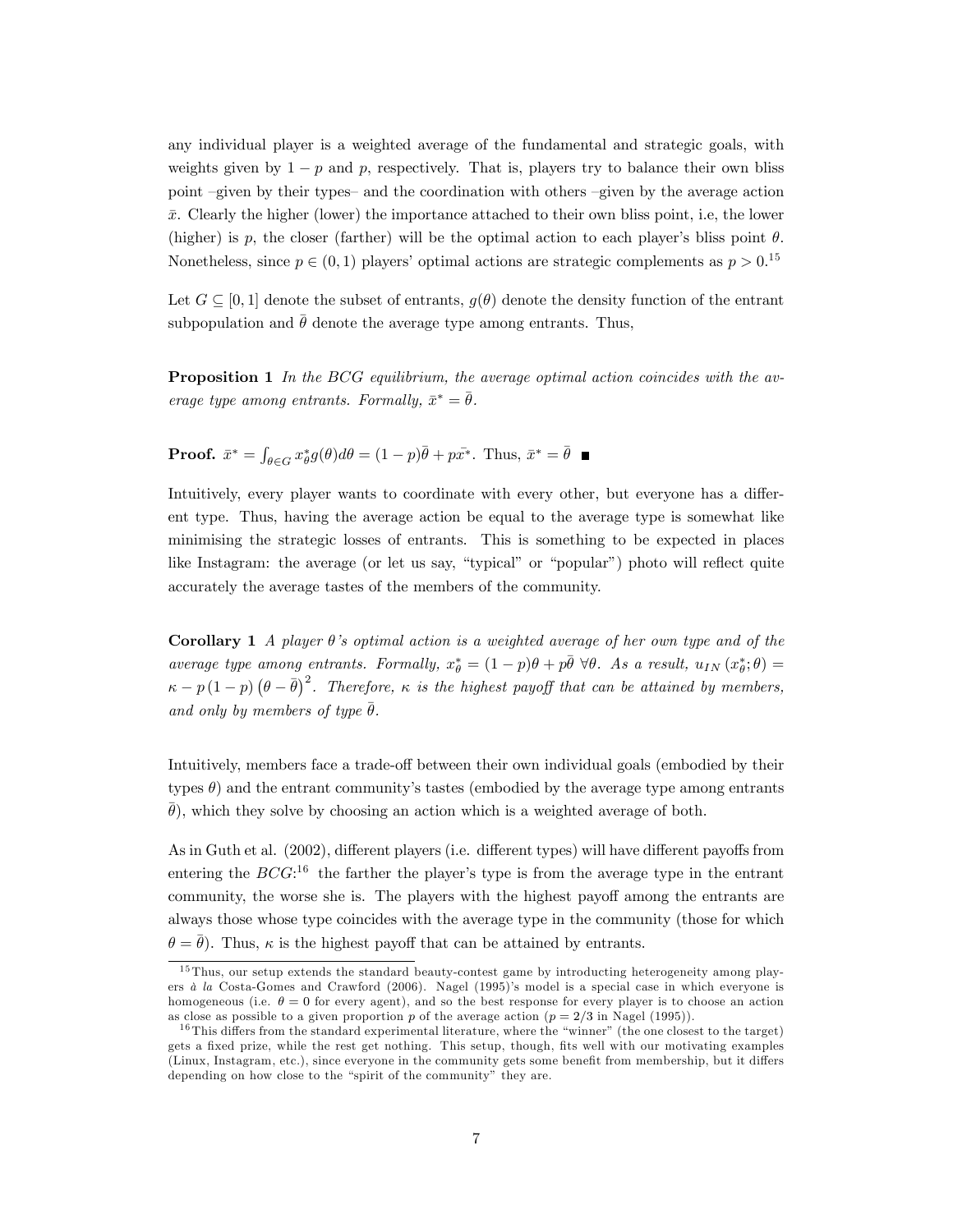A remark is due at this point: all these results are qualified by the phrase "among entrants". Thus, so far, we considered only the average choice or the average type "among entrants". In the literature, this matter is ignored since, by construction, the community included every player in the economy: everyone is forced to choose between attacking a currency peg or not, running against a bank or not, underdeclaring taxes or not. On the contrary, in the present model entry is endogenous: attacking or not is only an option if you first decided to be an investor, running against a bank or not only matters to you if you first deposited your money there, underdeclaring your taxes or not only affects those who do submit their tax returns. This is not a minor issue: the "average type" among entrants,  $\bar{\theta}$ , is likely to be different from the "average type" in the whole population,  $E\theta$ .

So far, the results in this subsection are very similar to those in the literature, because we also focused on a restricted subpopulation, namely, the community. This will change in the next section.

### 2.2 Stage 1: Entry Game

Our goals are mainly two: (i) to determine the types of members,  $\theta \in G$ , and the size of the community,  $s \in [0, 1]$ ; (ii) to perform comparative statics analysis.

A player of type  $\theta$  at stage 1 has to compare her payoff if she decides to play the game,  $u_{IN}(x_{\theta}^*;\theta) = \kappa - p(1-p)(\theta - \bar{\theta})^2$ , to her payoff if she stays out of it,  $u_{OUT}(\theta) = 0$ . Thus, she optimally enters the *BCG* if and only if  $u_{IN}(x^*_{\theta};\theta) \geq 0$ . Define

**Definition 1**  $h := \sqrt{\kappa p^{-1} (1-p)^{-1}}$  is the net gain from entering the BCG.

**Proposition 2** For any given  $\bar{\theta} \in [0, 1]$ , the entrant community is given by the compact interval around  $\bar{\theta}$ :  $G(\bar{\theta}) := [L(\bar{\theta}), U(\bar{\theta})] \subseteq [0,1]$  where:

- 1. The lowest type that enters is defined as  $L(\bar{\theta}) := \max\{0,\bar{\theta}-h\}.$
- 2. The highest type that enters is defined as  $U(\bar{\theta}) := \min\{1,\bar{\theta}+h\}.$

**Definition 2** For any given  $\bar{\theta} \in [0, 1]$ ,

- the size of the community is given by:  $s(\bar{\theta}) := \int_{L(\bar{\theta})}^{U(\bar{\theta})} f(\theta) d\theta$ .
- the average type among entrants is given by:  $a(\bar{\theta}) := \int_{L(\bar{\theta})}^{U(\bar{\theta})} \theta \cdot \frac{f(\theta)}{s(\theta)} d\theta$ .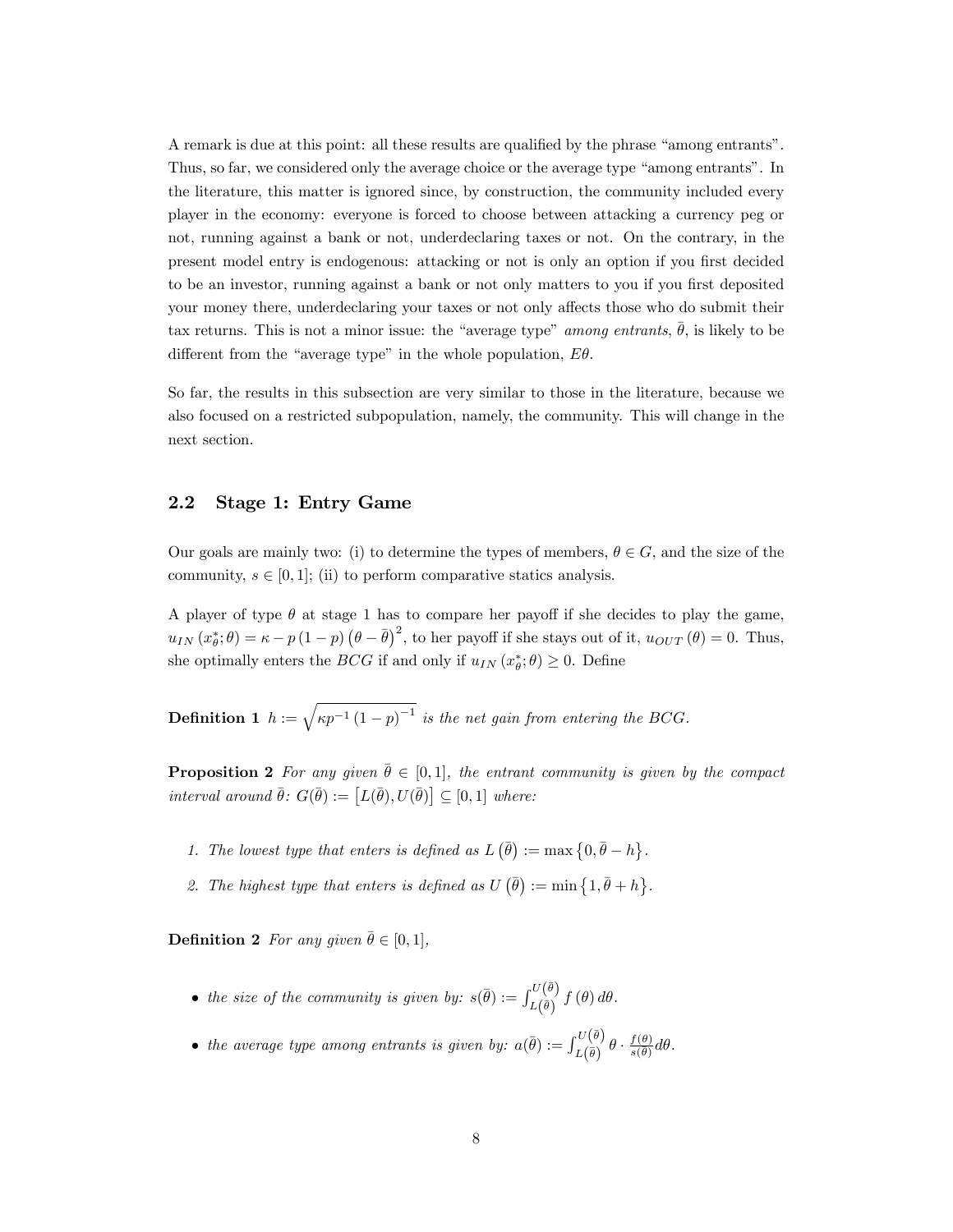The size and average type in the community (as well as the lowest- and highest-type among entrants in proposition 2) are not constants, but functions of  $\bar{\theta}$  (and h). In other words, for every social norm (and value of the  $BCG$ ) that we can think of, these functions tell us the size of the associated community and the corresponding average type. However, they are not necessarily the equilibrium values. For an equilibrium to occur, the average type among entrants  $a(\bar{\theta})$  must equal the proposed social norm  $\bar{\theta}$ . Formally,

**Definition 3** The equilibrium average type among entrants is the fixed-point given by the equation:

$$
a\left(\bar{\theta}^*\right) := \bar{\theta}^*.
$$
 (2)

Equation (2) can be rewritten as:  $\int_{L(\bar{\theta}^*)}^{U(\bar{\theta}^*)} (\theta - \bar{\theta}^*) f(\theta) d\theta = 0$ 

Integrating by parts, and defining  $\gamma(\bar{\theta}^*) \equiv (\bar{\theta}^* - L(\bar{\theta}^*)) / (U(\bar{\theta}^*) - L(\bar{\theta}^*))$ , we have:

$$
(1 - \gamma(\bar{\theta}^*)) F(U(\bar{\theta}^*)) + \gamma(\bar{\theta}^*) F(L(\bar{\theta}^*)) = \int_{L(\bar{\theta}^*)}^{U(\bar{\theta}^*)} \frac{F(\theta)}{U(\bar{\theta}^*) - L(\bar{\theta}^*)} d\theta \tag{3}
$$

On the LHS of equation (3) we have the expectation of F using a distribution (call it  $\Gamma(\theta)$ ) between the end points of the interval assigning  $\gamma(\bar{\theta}^*)$  to  $L(\bar{\theta}^*)$  and  $(1 - \gamma(\bar{\theta}^*))$  to  $U(\bar{\theta}^*)$ . On the RHS we have the expectation of F using a uniform distribution.<sup>17</sup>

From definition 2 it can be shown that:

**Proposition 3** The function  $a(\bar{\theta})$  is a continuous, weakly increasing function of  $\bar{\theta}$ . Furthermore,  $a\left(\bar{\theta}\right) \in (0,1) \forall \bar{\theta}$ .

From the definition of equilibrium (definition 3) and the characterisation in proposition 3 we obtain:

#### **Proposition 4** The game has at least one Nash equilibrium. All equilibria are interior.

Hence, for any  $\bar{\theta} \geq \frac{1}{2} \left( U(\bar{\theta}) + L(\bar{\theta}) \right)$   $(\bar{\theta} \leq \frac{1}{2} \left( U(\bar{\theta}) + L(\bar{\theta}) \right))$ , if  $F(\theta)$  is strictly concave (convex) in  $\theta$  for  $\theta \in (L(\bar{\theta}), U(\bar{\theta}))$ , it must be the case that  $LHS < (>)RHS$  and therefore  $a(\bar{\theta}) < (>)\bar{\theta}$ .

<sup>&</sup>lt;sup>17</sup>Note that (i)  $F(\theta)$  is nondecreasing in  $\theta$  by definition; (ii) the even distribution, which assigns 1/2 to each of the end points of the interval, is a mean-preserving spread of the uniform distribution and therefore, the uniform distribution second-order stochastically dominates (SOSD) the even distribution; (iii) (a)The even distribution FOSD  $\Gamma(\theta)$  if and only if  $\bar{\theta}^* > \frac{1}{2} (U(\bar{\theta}^*) + L(\bar{\theta}^*))$ ; (b)  $\Gamma(\theta)$  and the even distribution coincide if and only if  $\bar{\theta}^* = \frac{1}{2} (U(\bar{\theta}^*) + L(\bar{\theta}^*))$ ; (c)  $\Gamma(\theta)$  first-order stochastically dominates (FOSD) the even distribution if and only if  $\vec{\theta}^* < \frac{1}{2} (U(\vec{\theta}^*) + L(\vec{\theta}^*))$ .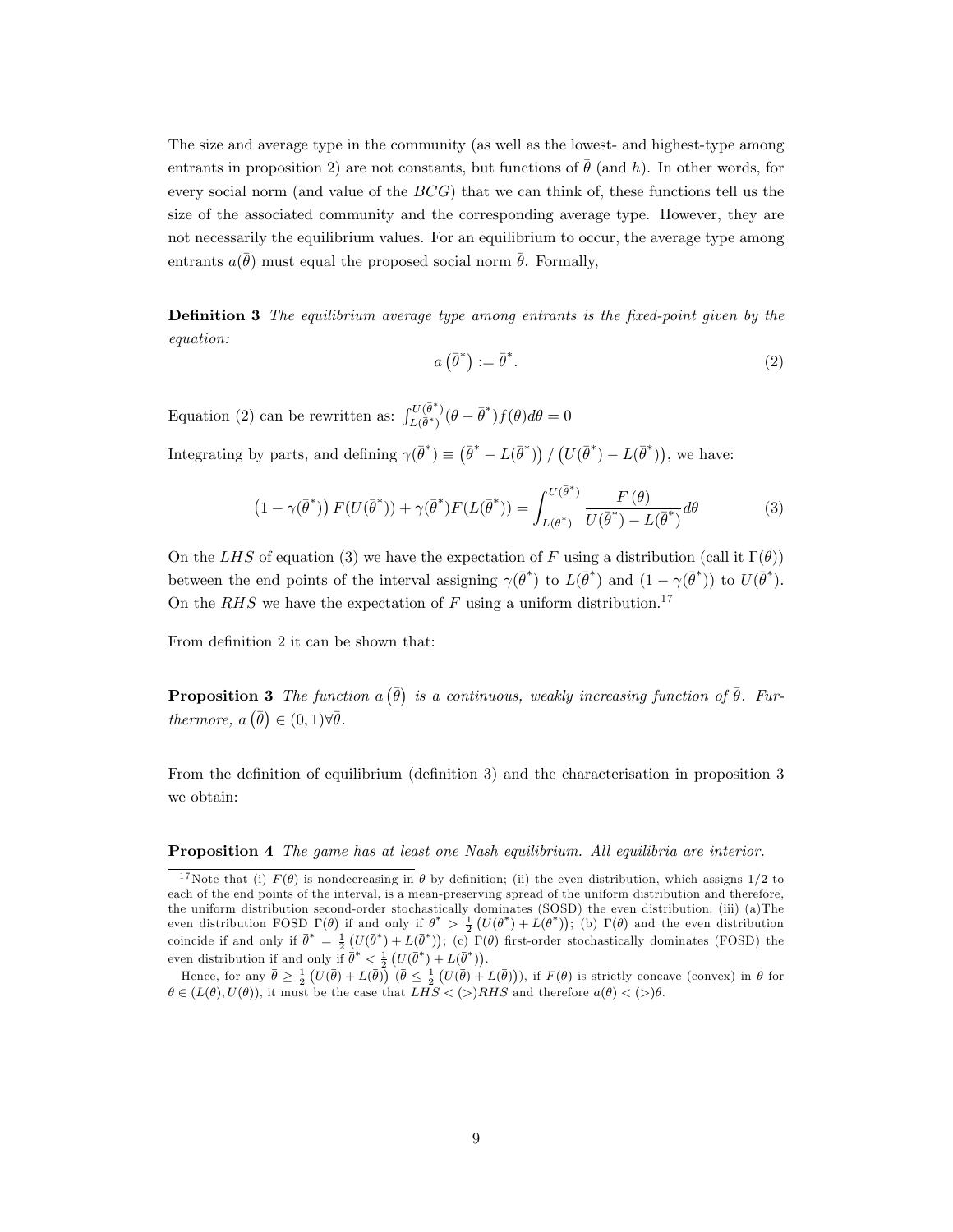Display 4 depicts the derivation of the equilibrium fixed point.<sup>18</sup>



Equilibria, thus, are indexed by their associated social norms  $\bar{\theta}^*$  and can be ranked according to them. Without loss of generality, the equilibrium with the lowest (highest) social norm will be labeled "first" ("last"). In order to characterise the equilibria we use the following definition:

**Definition 4** A Nash equilibrium is stable (unstable) if and only if  $\frac{\partial a(\bar{\theta}^*)}{\partial \bar{\theta}} < (>)1$ , where  $-in$  equilibrium

$$
\frac{\partial a(\bar{\theta}^*)}{\partial \bar{\theta}} = \frac{\left(U(\bar{\theta}^*) - \bar{\theta}^*\right) f(U(\bar{\theta}^*))U' + \left(\bar{\theta}^* - L(\bar{\theta}^*)\right) f(L(\bar{\theta}^*))L'}{s(\bar{\theta}^*)}
$$
(5)

Note that if  $\frac{\partial a(\bar{\theta}^*)}{\partial \bar{\theta}} = 1$ , then though there is a fixed point (hence, an equilibrium) there is no "crossing" of the  $a(\bar{\theta})$  function and the 45° line, but only "tangency". We will restrict our attention to the first kind of equilibria ("standard equilibria") unless indicated otherwise.

Corollary 2 Assume a finite number of Nash equilibria. Then, the entry game has an odd number of equilibria: "odd-ranked" equilibria (including the first and last ones) are stable; ìeven-rankedî equilibria are unstable.

**Definition 5** Communities can be classified into four mutually exclusive types depending on its social norm  $\bar{\theta}$  and its value h, as depicted in Figure 1:

<sup>&</sup>lt;sup>18</sup>Equilibria are obtained when the function  $a(\bar{\theta})$  (the red curve) intersects the 45<sup>o</sup> line. Functions  $L(\bar{\theta})$ and  $U(\bar{\theta})$  are depicted by the dashed lines below and above the 45<sup>o</sup> line, respectively.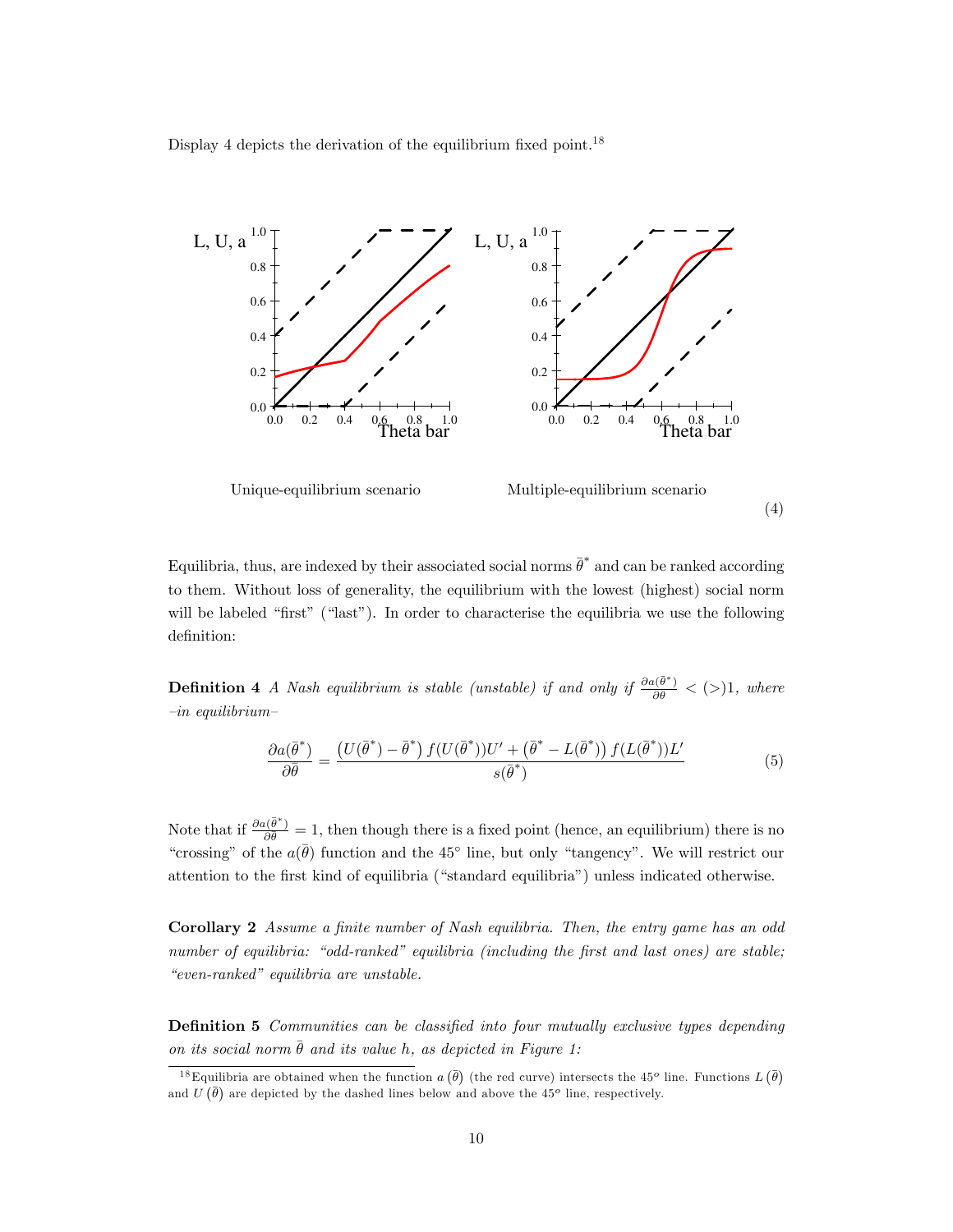

Figure 1: Classification of communities

- 1. Corner-low community: in which only low types enter:  $L = 0 \ge \bar{\theta} h$  and  $U = \bar{\theta} + h$ 1.
- 2. Interior community: in which only intermediate types enter:  $L = \bar{\theta} h > 0$  and  $U = \overline{\theta} + h < 1.$
- 3. Corner-high community: in which only high types enter:  $L = \bar{\theta} h > 0$  and  $U = 1 \leq$  $\bar{\theta} + h.$
- 4. Universal community: in which everyone enters:  $L = 0 \ge \bar{\theta} h$  and  $U = 1 \le \bar{\theta} + h$ .

In corner and interior communities, the value of  $h$  affects the existence and stability of equilibria as well as the equilibrium values of our parameters of interest both directly and indirectly (via  $\bar{\theta}^*$ ). Instead, it is immediate from equation (2) and definition 5 that  $\bar{\theta}^* = E\theta$ and  $s(E\theta) = 1$  in a universal community.

**Corollary 3** A universal community can be supported in equilibrium if and only if  $h \geq$  $\max\{E\theta, 1 - E\theta\}.$ 

Thus, when the  $BCG$  is not very valuable (h is low) and/or the population is very radical ( $E\theta$  very low or very high), only some types enter (non-universal community). For valuable  $BCGs$  and/or moderate societies, everyone joins (universal community).<sup>19</sup>

**Proposition 5** Assume  $h < \max\{E\theta, 1 - E\theta\}$  and  $\hat{\Theta}$  is an empty set. Then only corner communities can be supported in equilibrium. A corner-low (high) community is supported in equilibrium if and only if  $F(\theta)$  is strictly concave (convex) in  $\theta \forall \theta$ . Furthermore, (1)  $\bar{\theta}^*$  < h  $(\bar{\theta}^* > 1 - h)$  and  $(2)$   $\bar{\theta}^* \to 0$   $(\bar{\theta}^* \to 1)$  as  $h \to 0$ .

 $19$  The literature only considers the latter case, so it implicitly assumes that the gain from entering the BCG is quite high and/or that society is rather moderate.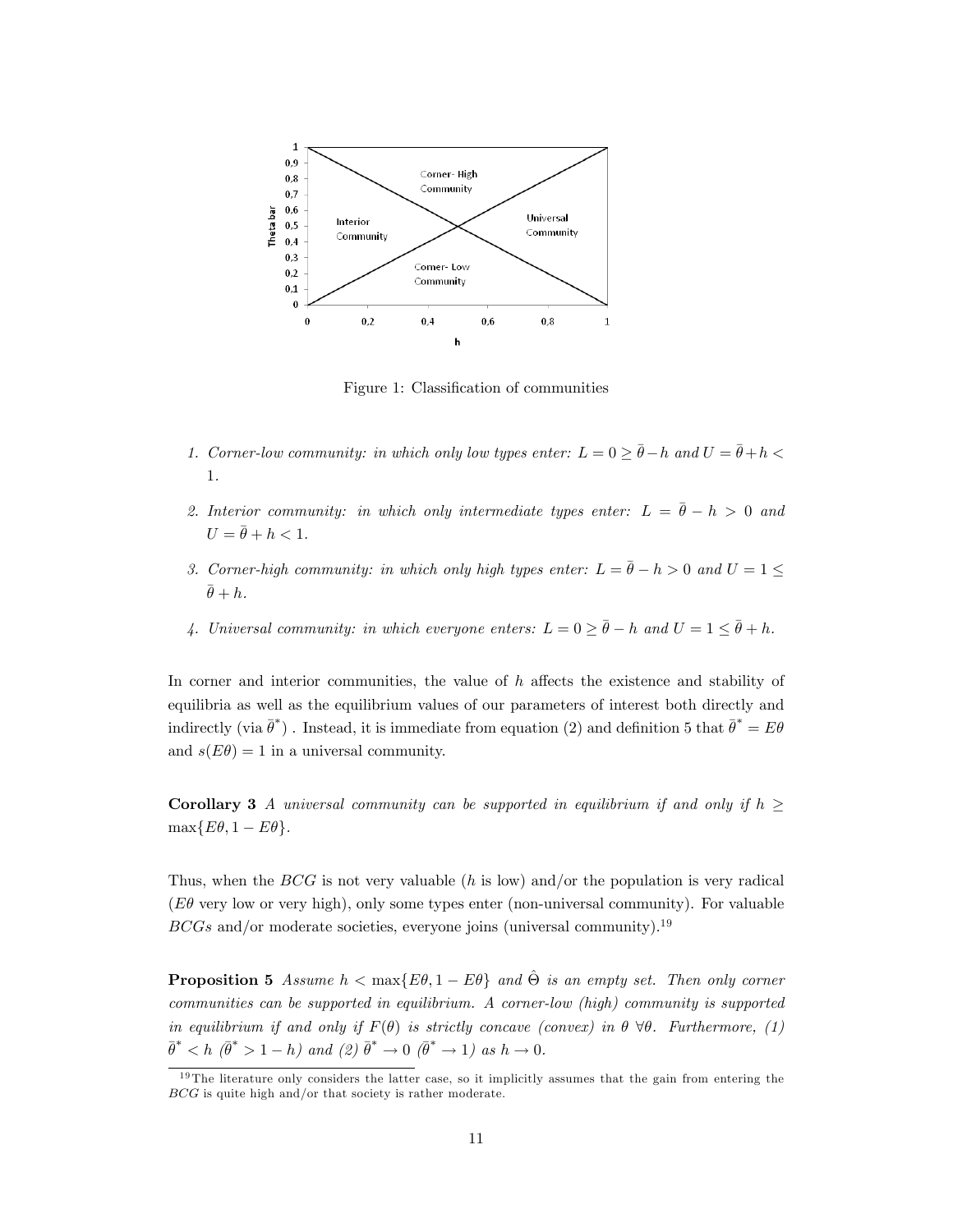**Proposition 6** Assume  $\hat{\Theta}$  is a nonempty, finite set. For arbitrarily low values of h, there are as many Nash equilibria as twice the total number of local maxima minus one. Furthermore, in any equilibrium which supports a corner-low/interior/corner-high community we have that  $\bar{\theta}^* \to 0/\hat{\theta} \in \hat{\Theta}/1$  as  $h \to 0$ .

Propositions 5 and 6 show that if the number of local extrema is finite, as  $h$  is made arbitrarily small, then the equilibria converge to interior local extrema that support interior communities, and to corner local maxima that support corner communities.<sup>20</sup> Therefore, the set of local extrema of the density function is crucial in determining the number of equilibria and type of communities supported in equilibrium, at least for sufficiently low values of  $h^{21}$ . It is also connected to the stability of equilibria, as indicated by the following proposition and corollary:

**Proposition 7** An equilibrium which supports an interior community is stable (unstable) if the entrant community  $[\bar{\theta}^* - h, \bar{\theta}^* + h]$  is entirely located in a concave (convex) region of f.

The following corollary follows from lemma 7 and proposition 6.

Corollary 4 The equilibria associated with interior local maxima (minima) are stable (unstable) for sufficiently low values of  $h$ .

In the case of corner communities, equilibria are usually stable.<sup>22</sup>

Alternatively, if  $F(\theta)$  is linear for some range, then  $F(\theta)$  is both convex and concave in that range, and so  $\hat{\Theta}$  is not finite. As a result, there is a continuum of interior equilibria for h sufficiently small. $23$ 

# 3 Comparative statics

This section illustrates the effects of changes in the net benefit  $h$  on the equilibrium values of our variables of interest. This is a relevant matter because the net benefit of the  $BCG$  is

<sup>&</sup>lt;sup>20</sup>Equilibria do not converge to potential corner local minima as h is made arbitrarily small because of SOSD.

<sup>&</sup>lt;sup>21</sup> If  $f(\theta)$  is locally symmetric around a critical point, the equilibrium condition (equation 3) holds at the critical point not just for  $h$  arbitrarily small but also for greater values of  $h$ .

 $22$  From proposition 2 and definitions 4 and 5, an equilibrium corner-low community is usually stable since by a first-order Taylor expansion:  $F(\bar{\theta}^* + h) - f(\bar{\theta}^* + h)h \approx F(\bar{\theta}^*) > 0$  for  $\bar{\theta}^* > 0$ . Likewise, an equilibrium corner-high community is usually stable since by a first-order Taylor expansion:  $F(\bar{\theta}^* - h) + f(\bar{\theta}^* - h)h \approx$  $F(\vec{\theta}^*) < 1$  for  $\vec{\theta}^* < 1$ . Only when a first-order Taylor expansion is considered a bad approximation for the cummulative density function we could have unstable equilibria which support corner communities. Example B.1.3 in the appendix illustrates this scenario.

<sup>&</sup>lt;sup>23</sup>To see this, suppose that  $f(\theta) = \eta$  for  $\theta \in (\eta_1, \eta_2)$  where  $\eta$  is a positive constant. Then there exists at least a continuum of equilibria which supports a moderate community characterized by  $\bar{\theta}^* \in (\eta_1 + h, \eta_2 - h)$ for  $h < \frac{1}{2}$ .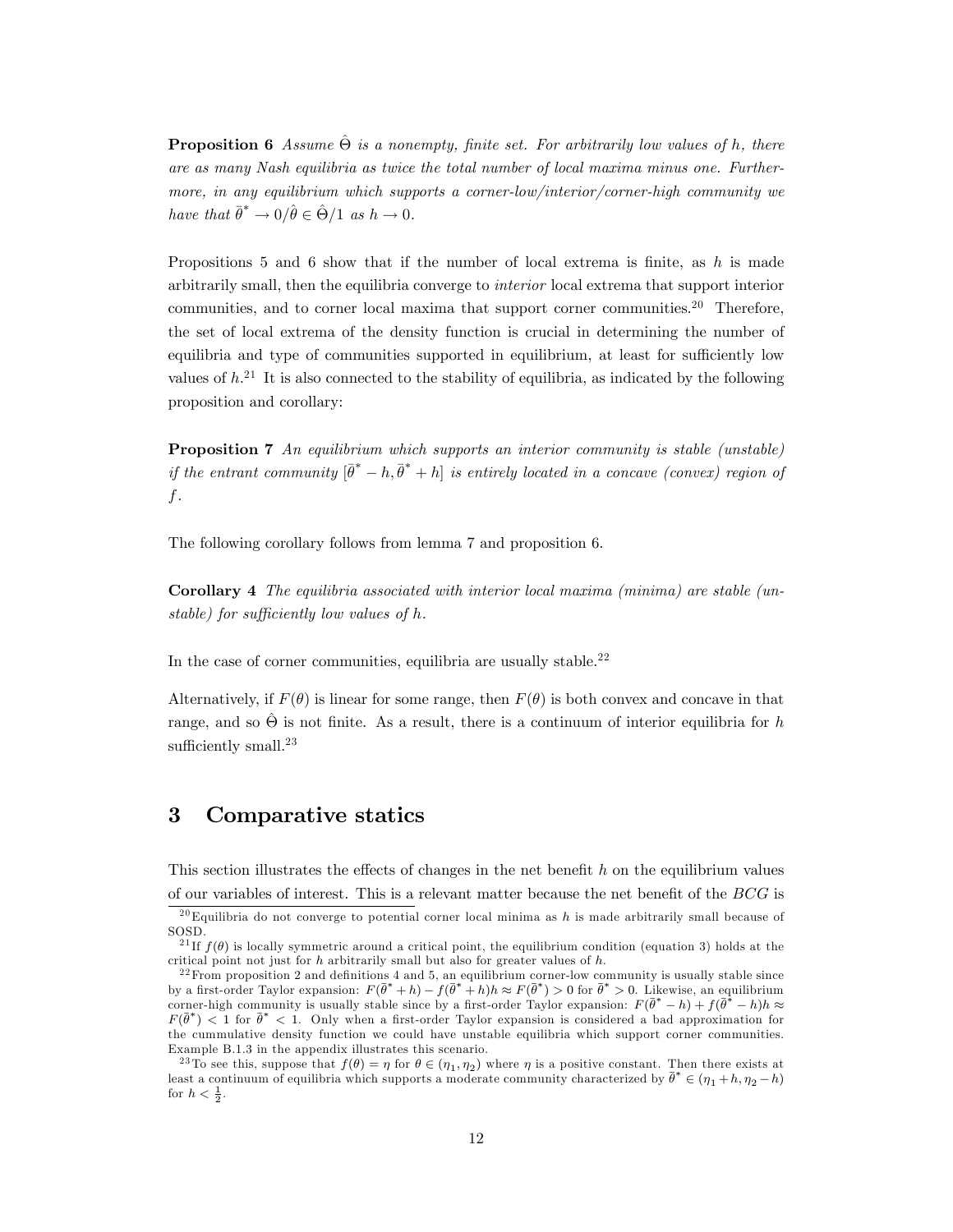related to both its "intrinsic" value (e.g., the user-friendliness of the Instagram website, the versatiliy of the Linux programming language) and its cost (most importantly, the price paid to join  $-i.e.,$  the "membership fee" but also other costs like the time and effort dedicated to community-related activities).

The impact of h on the average type function  $a\left(\bar{\theta}\right)$  is given by:

$$
\frac{\partial a(\bar{\theta})}{\partial h} = \frac{1}{s(\bar{\theta})} \left[ \left( U(\bar{\theta}) - a(\bar{\theta}) \right) f(U(\bar{\theta})) \frac{\partial U(\bar{\theta})}{\partial h} + \left( a(\bar{\theta}) - L(\bar{\theta}) \right) f(L(\bar{\theta})) \frac{\partial L(\bar{\theta})}{\partial h} \right] \tag{6}
$$

As a result, an increase in h shifts<sup>24</sup> up (down) the part of the average function  $a(\bar{\theta})$ corresponding to a corner-low (corner-high) community, that is, for  $\bar{\theta} < \min\{h, 1 - h\}$  $(\bar{\theta} > \max\{h, 1 - h\})$  whereas for the part corresponding to an interior community (i.e., for  $\bar{\theta} \in (h, 1-h)$  we have that  $\frac{\partial a(\bar{\theta})}{\partial h} > 0$  if and only if

$$
a(\bar{\theta}) < \bar{\theta} + \left(\frac{f(\bar{\theta}+h) - f(\bar{\theta}-h)}{f(\bar{\theta}+h) + f(\bar{\theta}-h)}\right)h
$$

**Proposition 8** Assume  $h < \max\{E\theta, 1 - E\theta\}$ . At any stable equilibrium<sup>25</sup>, the equilibrium average type among entrants  $\bar{\theta}^*$  is continuous in h and:

- increasing in h for a corner-low community.
- increasing (decreasing) in h for an interior community if and only if  $f(\theta)$  is locally skewed to the right (left) around the underlying critical point.
- independent of h for an interior community if and only if  $f(\theta)$  is locally symmetric around the underlying critical point.
- decreasing in h for a corner-high community.

Formally,

$$
\frac{d\bar{\theta}^*}{dh} = \begin{cases}\n\frac{f(\bar{\theta}^* + h)h}{F(\bar{\theta}^* + h) - f(\bar{\theta}^* + h)h} & \text{if corner-low} \\
\frac{f(\bar{\theta}^* + h) - f(\bar{\theta}^* - h)|h}{[F(\bar{\theta}^* + h) - F(\bar{\theta}^* - h)] - [f(\bar{\theta}^* + h) + f(\bar{\theta}^* - h)]h} & \text{if interior} \\
\frac{(-1)f(\bar{\theta}^* - h)h}{1 - [F(\bar{\theta}^* - h) + f(\bar{\theta}^* - h)h]} & \text{if corner-high}\n\end{cases}
$$
\n(7)

Thus, when the BCG becomes more valuable (h goes up), corner communities become more moderate (its social norm  $\bar{\theta}^*$  moves away from extreme positions, i.e., away from the

 $\overline{\hspace{2cm}^24}$ Clearly, it does not shift at all the part of the average function corresponding to a universal community, i.e., for  $1 - h \leq \bar{\theta} \leq h$ .

<sup>&</sup>lt;sup>25</sup> For the rest of the analysis, we will focus on the stable equilibria because they are the ones that will be observed empirically and because unstable equilibria (by definition) are unlikely to survive shocks like the ones considered in this Comparative Statics section.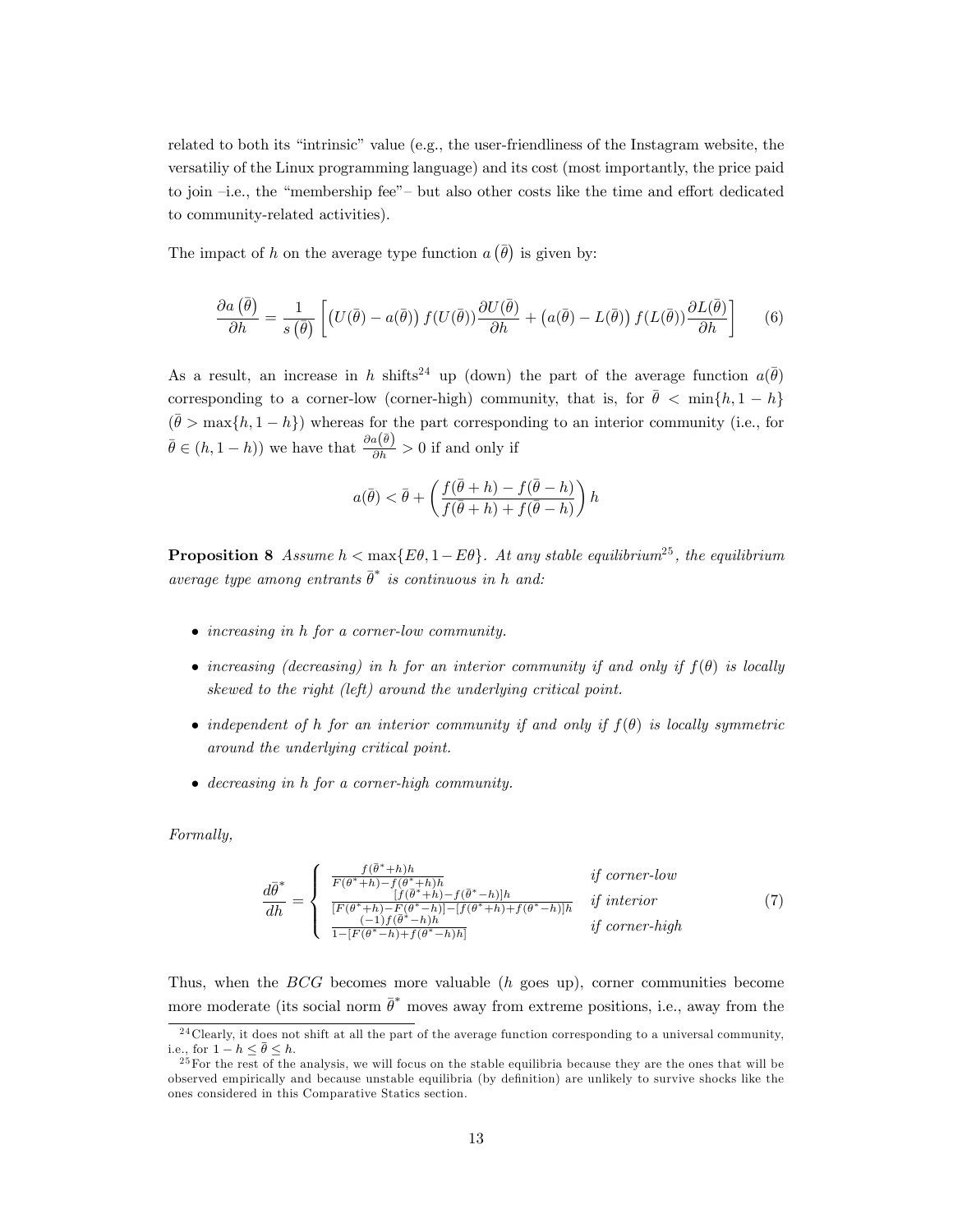boundaries of the  $[0, 1]$  segment). Intuitively, the community becomes more attractive and is joined by new members whose type is more moderate than those of the old members<sup>26</sup>, and so the community becomes less extreme (on average). Interior communities, on the other hand, can become more or less moderate, depending on the skewness of the density function in the neighbourhood of the associated local extreme. Intuitively, as the BCG becomes more valuable, new members join: if the density is locally skewed to the right then most of them will have higher-than-average types and a few will have lower-than-average types, so the social norm will go up as a result. Analogous stories explain the cases when the density is locally skewed to the left and symmetric. Displays 8 and 9 illustrate these results.<sup>27</sup>

<sup>&</sup>lt;sup>26</sup>In corner-low communities only higher-than-average types enter  $(\theta > \bar{\theta}^*)$  since there are no players with  $\theta$  < 0. Likewise, in corner-high communities only lower-than-average types enter  $(\theta \leq \theta^*)$  since there are no players with  $\theta > 1$ .

<sup>&</sup>lt;sup>27</sup> For each density function  $f(\theta)$  (vertical sub-display): Top panel: density function  $f(\theta)$ ; Central panel: equilibrium social norm(s),  $\bar{\theta}^*$ , as a function of the attractiveness of the BCG, h; Bottom panel: equilibrium size of the community,  $s(\vec{\theta}^*)$ , as a function of h. In Central panels: Solid blue line: equilibrium social norm  $\overline{\theta}^*$ ; Dashed lines: lower- and upper-bounds of the community,  $L(\overline{\theta}^*)$  and  $U(\overline{\theta}^*)$ . In the bimodal (uniform) distribution, for low values of h, there are multiple but finite (infinite) equilibria (hence multiple  $\bar{\theta}^*$ ). In the bottom panel of the bimodal distribution, the curve first convex then concave (first concave first convex) depicts the size of the community corresponding to the central equilibrium,  $\bar{\theta}^* = 0.5$  (upper and lower equilibria).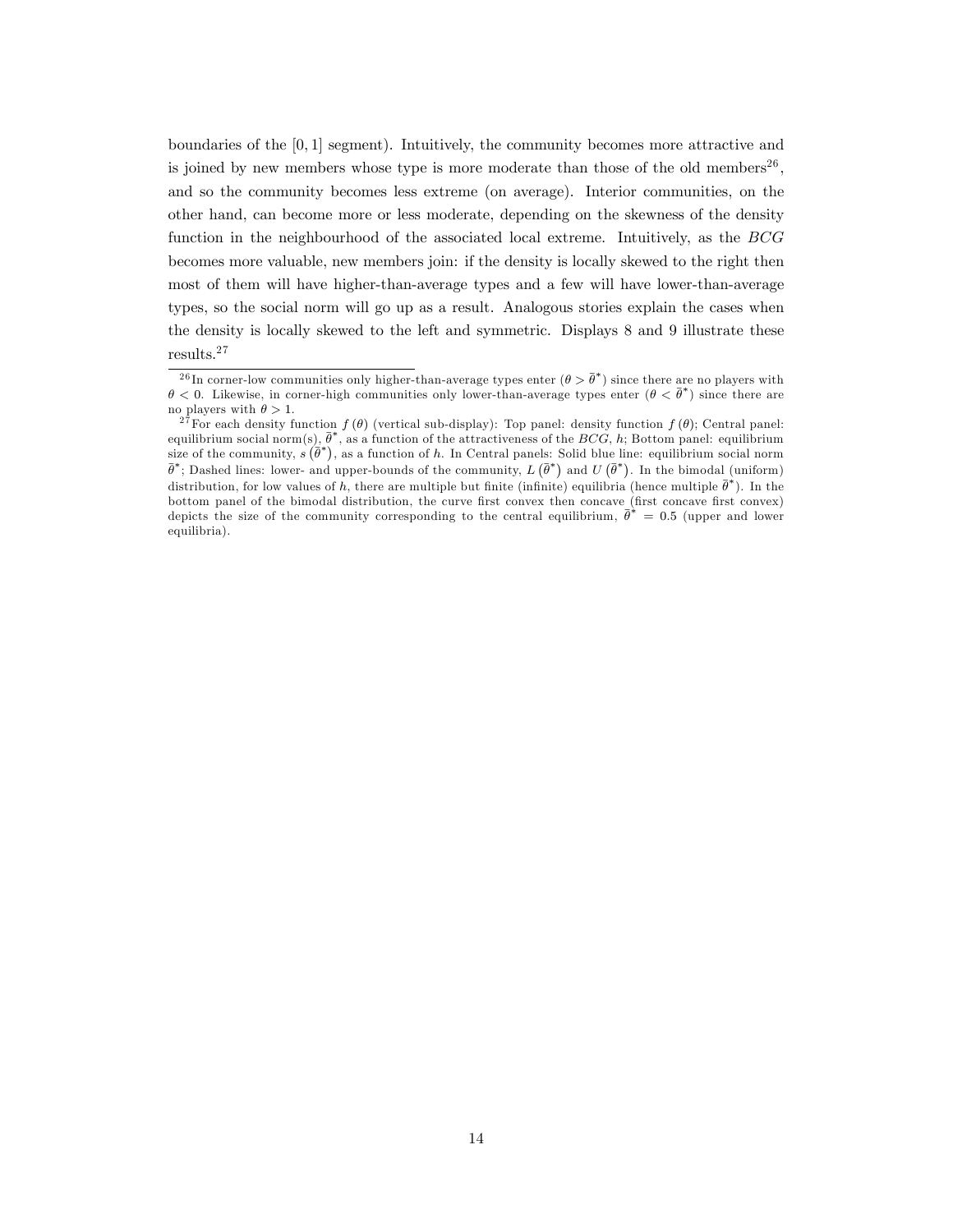

15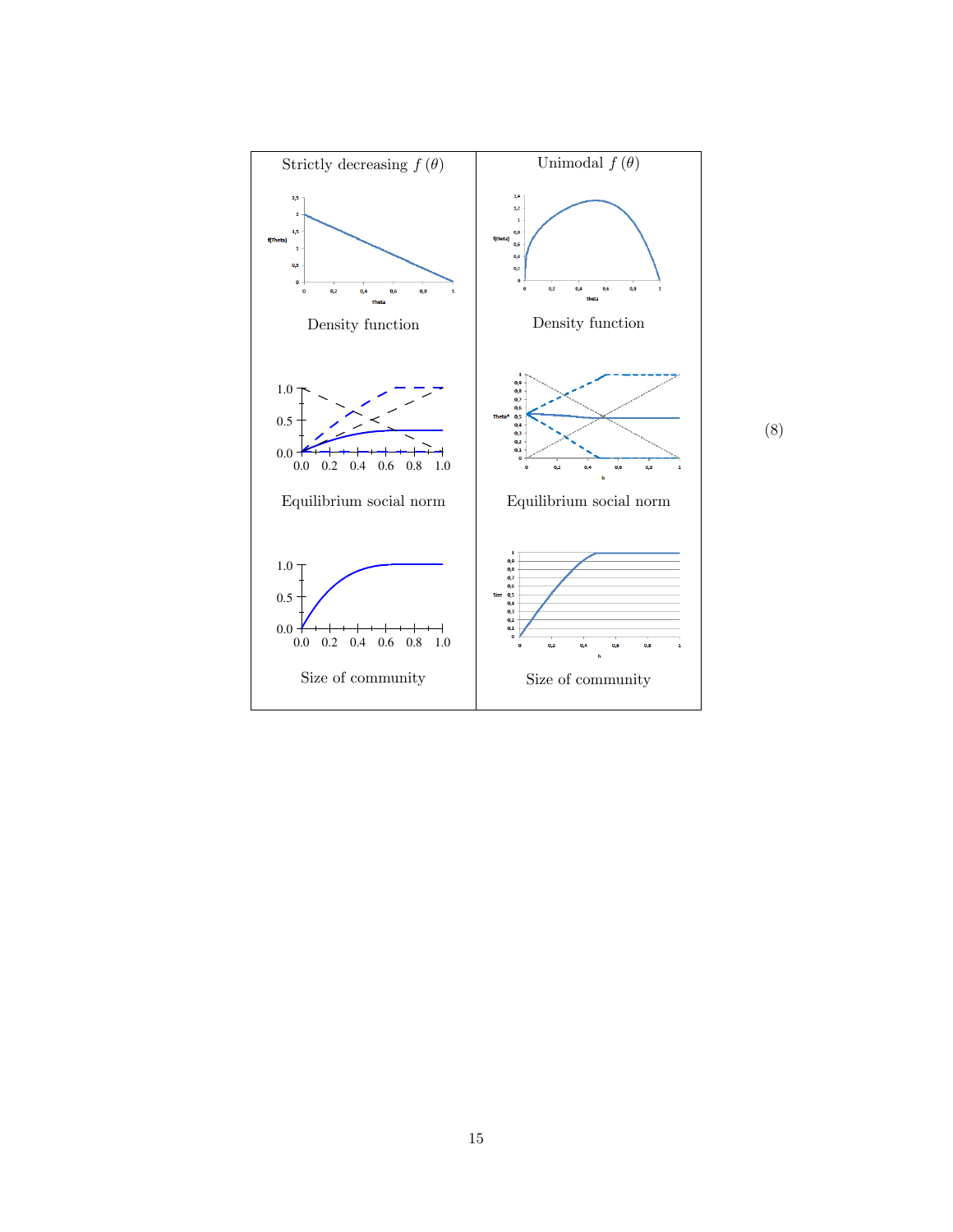

**Proposition 9** Assume  $h < \max\{E\theta, 1 - E\theta\}$ . The equilibrium size of the entrant community is increasing in h at any stable equilibrium.

Not surprisingly, a more valuable  $BCG$  attracts new members and thus the community grows larger.<sup>28</sup> Yet, despite a larger size, there may be some exit in equilibrium:

**Proposition 10** Assume  $h < \max\{E\theta, 1 - E\theta\}$ . An increase in h can lead to the exit of some entrants only in an interior community: low (high) types entrants exit the game in a stable equilibrium if and only if  $\frac{d\bar{\theta}^*}{dh} > 1$   $\left(\frac{d\bar{\theta}^*}{dh} < -1\right)$ .

That is, the exit of community members can only occur in interior communities and when the social norm is sufficiently responsive to  $h$ . In said scenario, a small change in the value of

<sup>2 8</sup>At least in stable equilibria. But as mentioned before, these are the empirically relevant cases. The bottom panels of displays 8 and 9 illustrate this proposition.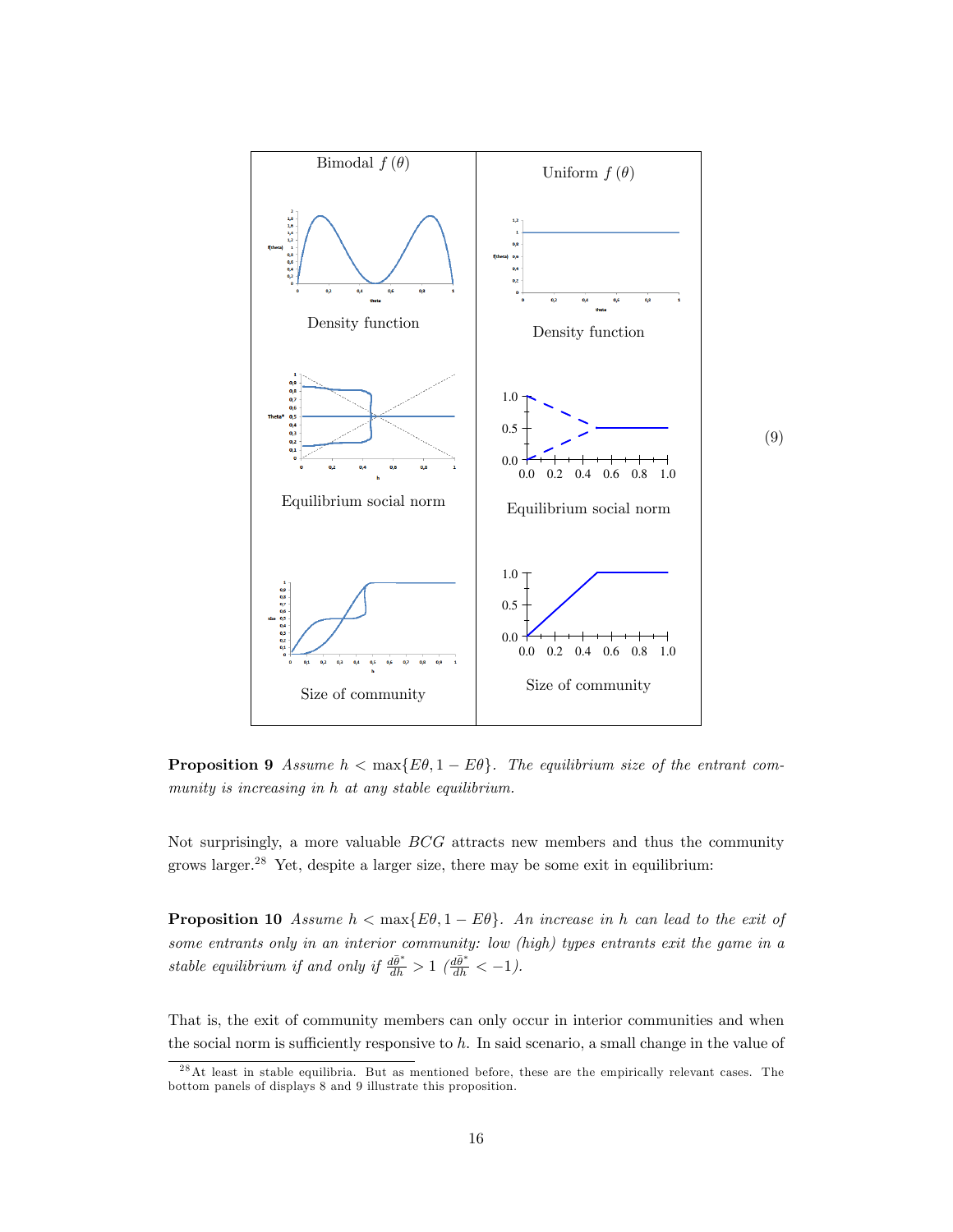the  $BCG$  could significantly change the community's equilibrium social norm, and so former members might Önd themselves so far from the new social norm that they now prefer to exit the community.<sup>29</sup>

Though not enough to kick members out, the increase in the value of the BCG could still have a negative impact on some members of the community: $30$ 

**Proposition 11** Assume  $h < \max\{E\theta, 1 - E\theta\}$ . Necessary and sufficient conditions for some members of a corner and/or interior community to be worse off by an increase in the gain from entering the BCG,  $\kappa$  (hence, in the attractiveness h), are:

- (i) F is strictly convex (concave) when evaluated at  $U(\bar{\theta}^*)$  ( $L(\bar{\theta}^*)$ ) in a corner-low (-high) community.
- (ii)  $\left|\frac{d\bar{\theta}^*}{dh}\right| > 1$  for an interior community.

Thus, as the BCG gets more valuable, the entry of new members changes the social norm in the community according to proposition 8, and as a result some former members might be worse off: they are now farther from the new social norm than they were from the old one, so their utility from participating in the BCG goes down. For some, the extra loss is small and so it is still profitable to remain in the community (proposition 11); for others, the extra loss is large and thus prefer to exit (propostion 10). This is shown in display  $10^{31}$  in the central (purple) equilibrium, as the attractiveness h increases from  $0.25$  to around  $0.33$ , the social norm drops sharply from around 0:35 to just above 0:2 and thus some members (those with types above  $0.6$ ) are so worse-off that they decide to leave the community, while those just below 0.6 stay in the community but suffer a large decrease in wellbeing.

<sup>&</sup>lt;sup>29</sup>Note, also, that a necessary condition for high(low)-type members to exit the interior community.is the density function's left (right) skewness around  $\bar{\theta}^*$  (from proposition 8).

 $30 \text{ In a universal community there is no additional entry with an increase in } \kappa \text{ since the whole population.}$ is already playing the BCG. As a result, the equilibrium average type among entrants is fixed at  $E\theta$  and it does not respond to changes in  $h$ . Therefore, an increase in  $h$  is Pareto-improving.

<sup>&</sup>lt;sup>31</sup> The density distribution is bimodal and three equilibria coexist for low values of  $h \leq 0.35$ ), as indicated by the colours in the right panel (solid lines: social norms  $\bar{\theta}^*$ ; dashed lines: lower and upper bounds  $L^*$  and  $L^*$  $U^*$ ).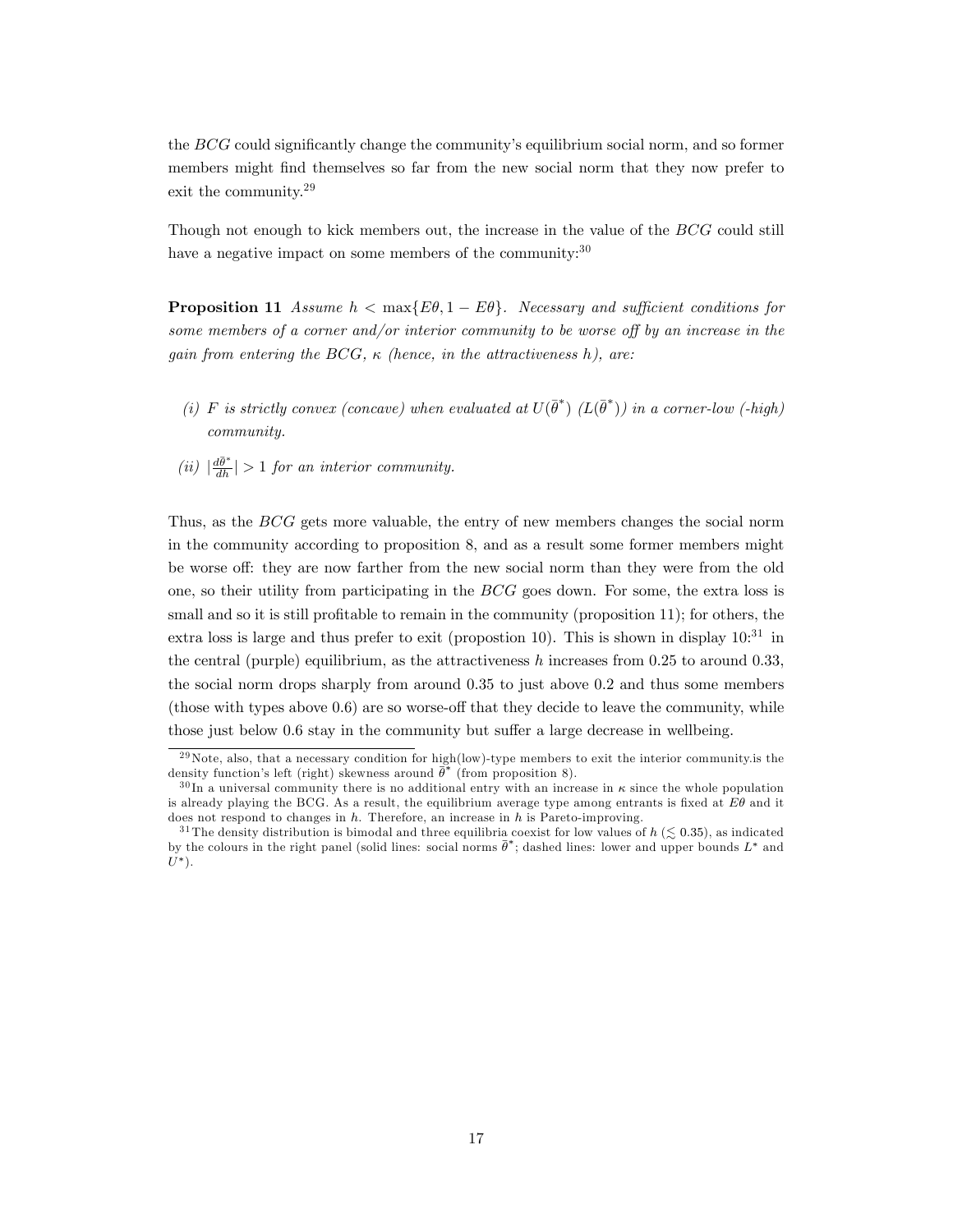

From propositions 9 and 10, it is possible that, as the BCG becomes more valuable, the community gets larger, yet some former members leave. In other words, entry and exit can happen simultaneously, so that we observe a change both in the size and in the *composition* of the community: new members join as the communityís value goes up, but the shift in the social norm will worsen the situation of some old members, to the point of ejecting a few of them from the community. This could be the result, for example, of an equilibrium "disappearingî when attractiveness goes up: if, in display 10, we started in the green equilibrium when  $h = 0.25$ , the community would be a corner-low; but if h goes up to 0.4, the green equilibrium is not available anymore and we move to the red one, and the community is now a corner-high. This happens because the average function  $a(\bar{\theta})$  gets "flatter" as a result of the increase in h (from the discussion of equation 6) and so it now intersects the  $45^{\circ}$  line only once (instead of thrice as before): in display 4, the right panel illustrates the situation when h is low and the left one when it is high.<sup>32</sup> Thus, the increase in attractiveness leads to a significant change in the composition of the community due to the exit of low types and its replacement by high types.

# 4 Discussion

The result of stable equilibria associated to maxima of the density function (proposition 6 and corollary 4) brings up a rather unexpected outcome: though not present in the preferences of players, the size of of the community matters in equilibrium. Indeed, the utility of participants is quadratic in the distance to the average action and own type, but as long as these distances do not change, there is no explicit gain from joining a larger community over a smaller one. However, a stable community will always be around a maximum of the type distribution and so  $-$ among all possible communities in the neighborhood of that

 $32$ Display 4 does not plot the scenario given by the density function of display 10, but it does accurately illustrate the qualitative results. Note that, for the value of h where the equilibrium "vanishes", the  $a(\theta)$ function becomes tangent to the  $45^o$ -line.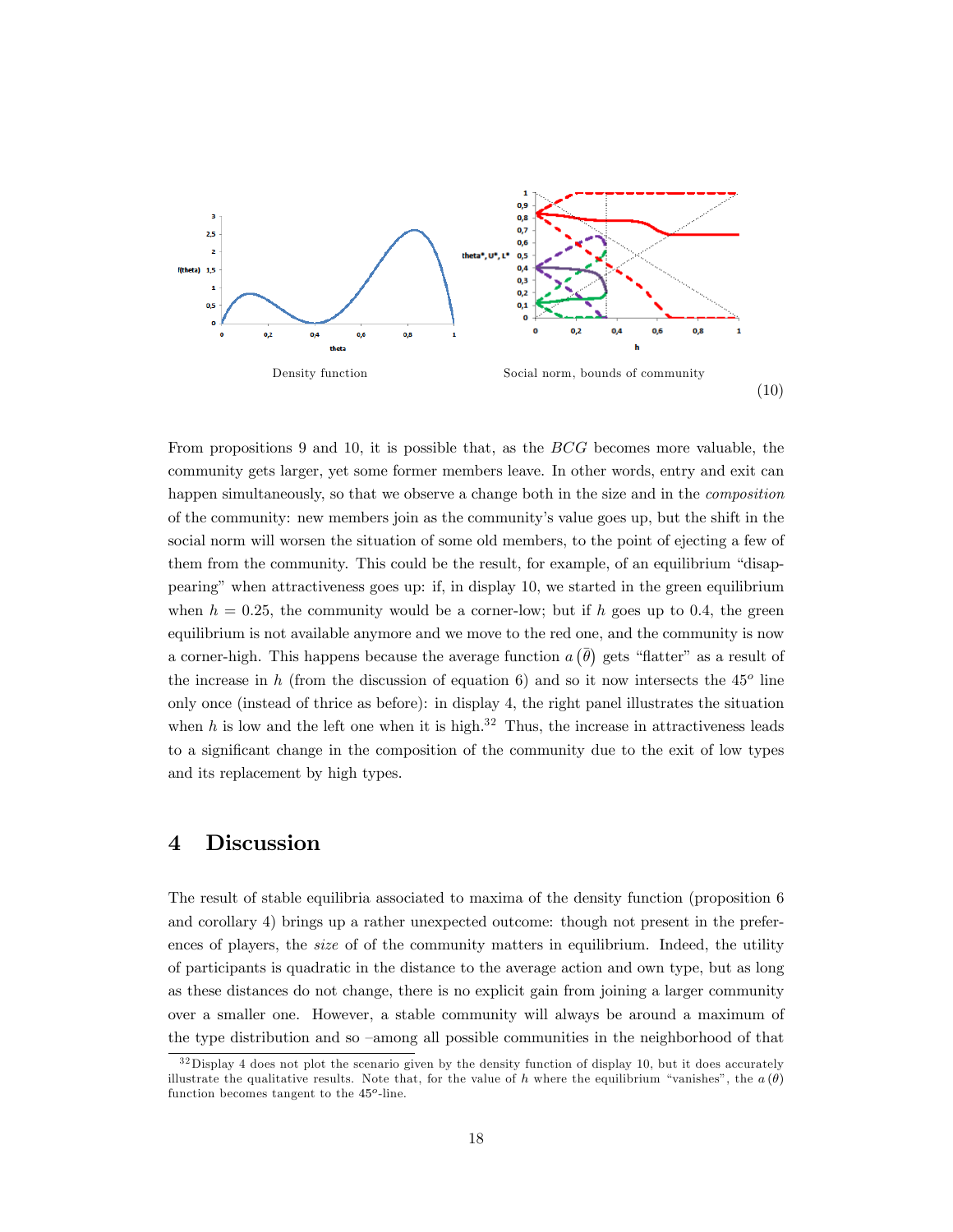maximum – the one that emerges in equilibrium is the largest one<sup>33</sup>. This results from the fact that if the density function is strictly increasing or decreasing in a given range, then the equilibrium community cannot be interior (proposition 5). Further, it has practical consequences regarding the the sustainability of arbitrary BCGs. Consider, for example, that an entrepreneur creates an economic journal and that her target are papers with both theoretical and empirical sections (thus,  $\theta$  is the "theory/empirics mix", with  $\theta = 0$  for purely empirical papers and  $\theta = 1$  for purely theoretical ones). In terms of the model, let us assume that she wants to appeal to academics with papers in the  $[l, u]$  range,  $l > 0$  and  $u < 1$ , so that the implicit social norm that she intends to generate is  $z = (l + u)/2$ : this is the "typical paper" or average theory/empirics mix she hopes to attract. If everyone in the  $[l, u]$  range submit papers to the journal, however, the *actual* theory/empirics mix in the submissions,  $a(z)$ , will be determined by the distribution of types of academics in that range. In particular, if the density is increasing (i.e., in this range there are more theory-oriented than empirically-oriented academics), then the "typical" submission mix,  $a(z)$ , will be higher than the one intended by the entrepreneur, z. <sup>34</sup> Moreover, the founder will have to adapt or risk the loss of potential submitters: when academics see the actual theory/empirics mix published,  $a(z)$ , their best reply will be submitting new manuscripts in the  $[a(z) - h, a(z) + h]$  range, where  $a(z) - h > l$  and  $a(z) + h > u^{0.35}$  In fact, this process will not stop here, but will continue as long as the density of types is increasing: if it is so in  $[a(z) - h, a(z) + h]$ , then a new mix  $a(a(z)) > a(z)$  will emerge, and so on until an equilibrium is reached and there are no more incentives to change the mix. This means that creating an arbitrary "community" with arbitrary social norms and range of types is not easy, as it is the result of the players' actions and cannot be overruled by an individual, even the founder/owner of the BCG. If the founder wanted to stick to the original range of papers  $[l, u]$  she will end up losing potential customers and/or a clever competitor could offer an alternative outlet for publication that better suits the academics' tastes and needs. $36$ 

Another element worth discussing is the impact of a more valuable BCG on the size and composition of communities obtained in section 3. Indeed, as mentioned there, the net

 $33$  If the density function was approximated by a histogram with bin size  $2h$ , in equilibrium the community would coincide with the tallest bar (the local mode of the distribution). In other words, since the size of a community equals the area of the corresponding bar and all bars are equally wide, the equilibrium community is the largest one. We focus here on an interior scenario, but the analysis can be applied to the others as well.

 $34$ In general, and despite the journal founder's intentions, submissions will lead to an outcome different from the one she was looking for, and this without violating the journal's submission guidelines regarding acceptable topics.

 $35$  Indeed, academics of type  $l$  (supposed to be originally indifferent between submitting or not their papers to the journal), observe that the actual mix of papers published  $a(z)$  is higher than the announced one z and so farther than expected from their preferred mix  $l$ , and thus end up not submitting their manuscripts. Likewise, those of type u (also supposed to be indifferent), observe that the actual mix  $a(z)$  is higher than the announced  $z$  and thus closer to their own preferred mix  $u$ , and so they strictly prefer to submit their manuscripts.

 $36$  This story can be extrapolated to many other areas: the types of problems tackled by Linux programmers will follow their own concerns, not those of Linus Torvalds (although they may play a role); the community of Instagrammers will be the result of the distribution of tastes, not necessarily the one intended by its creators; a political party could degenerate into a radical group, even though it was not founded as such; a neighbourhood could become a slum (or an elitist enclave) in spite of the City Hallís intention to populate it with middle-class people; a club created for "cool" people could end up being an ensemble of losers; etc.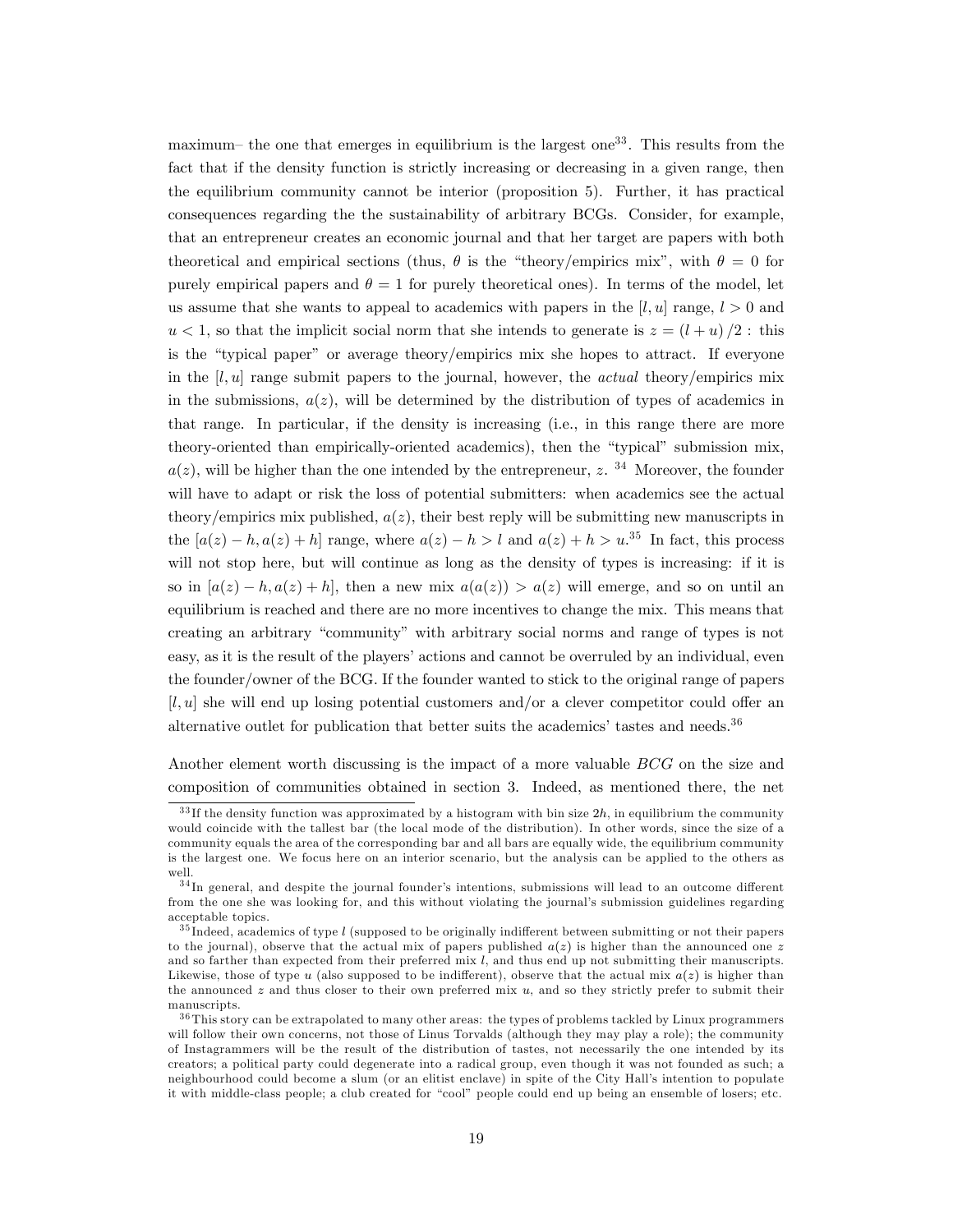benefit of the  $BCG$  is negatively related to its price, and so the comparative statics can be re-phrased in terms of the "membership fee" f: we need to replace "if the  $BCG$  becomse more valuable" with "if the *BCG* gets cheaper."<sup>37</sup> Thus, a greedy monopolist that charges "too much" for joining the  $BCG$  could thus force some participants to exit the community (when h goes down from 0.8 to 0.4 in the central panel of display  $8$ ).<sup>38</sup> On the other hand, another one that lowers the fee could attract more members, although she should be aware that the composition of the community could change as a result (as discussed in section 3), and this might be taken into account too (when in display 10 we are in the green equilibrium/corner-low community for low h but switch to the red equilibrium/corner-high community for high h).<sup>39</sup> Yet, even more interestingly, the relationship is not symmetric over time: that is, an increase in the price followed by a decrease of the same magnitude does not necessarily return the situation to the original one. This is due to the multiplicity of equilibra in some scenarios, like the one in display 10: at the beginning, the community is not very valuable (say  $h = .25$ ) because, e.g., it is related to a new, expensive technology (e.g., blueprint design for 3D printers) and so only a small, niche group joins (the green equilibrium in the figure). As printers become more ubiquitous and less expensive, sharing designs becomes more and more profitable, and more people join the community of designers, until eventually everyone does it  $(h > .67;$  red equilibrium). If, however, the monopolist now decided to charge for the distribution of designs to the point of pushing h back to 0:25, the equilibrium will now be the upper, red one. In other words, the composition of the equilibrium will be entirely different from the original one, even though  $h$  is the same (mostly low types before  $v$  mostly high types after). Furthermore, the transition from one equilibrium to another and back could also happen at different values of  $h$  (at different fees f): consider display 11 (a zoomed in version of the central panel of display 9), and let us start at the upper equilibrium when  $h = 0.44$ . Similar to the previous case, we switch to the universal community at  $h \approx 0.458$ . But now, if the monopolist charged a larger fee (so that h is sligtly below  $0.458$ ) there will be no switch back to the corner-high community: it will remain a universal one, and will only revert to a corner-high community if  $h \approx 0.456 < 0.458$ <sup>40</sup> In other words, the switch from one community to another and back happens at different values (fees), and thus the monopolist of the example could capture the whole market by decreasing the fee until  $h = 0.458$ , but then immediately increase the price again so that  $h$  is just above 0.456, thus increasing her margin per user without

 $37$ Of course, as said in section 3, other factors influence the net benefit of the BCG, but for the present analysis we will focus on its price and how it impacts on the variables of interest.

<sup>3 8</sup> In particular, a near-universal community (maybe a giant like Google or Facebook?) that decided to charge for its product could end up giving up its dominant position as users defect and it becomes a smaller, non-universal community. This is not too different from the situation that news companies (like the New York Times) faced when they decided to charge for suscriptions to their (until then free) online newspaper contents.

<sup>&</sup>lt;sup>39</sup>For example, an exclusive resort or restaurant intending to attract a certain type of customers (the ìsocial normî) may be wary of the impact of lowering the price. Likewise, communities with a strict (i.e., costly) code of conduct (like the Amish) are aware that a loosening in the penalties for misconduct might attract more people to the community, but they could be of the "wrong" type, and the resulting social norm will suffer as a result.

 $^{40}\mathrm{Or}$  switch to a corner-low community, due to symmetry.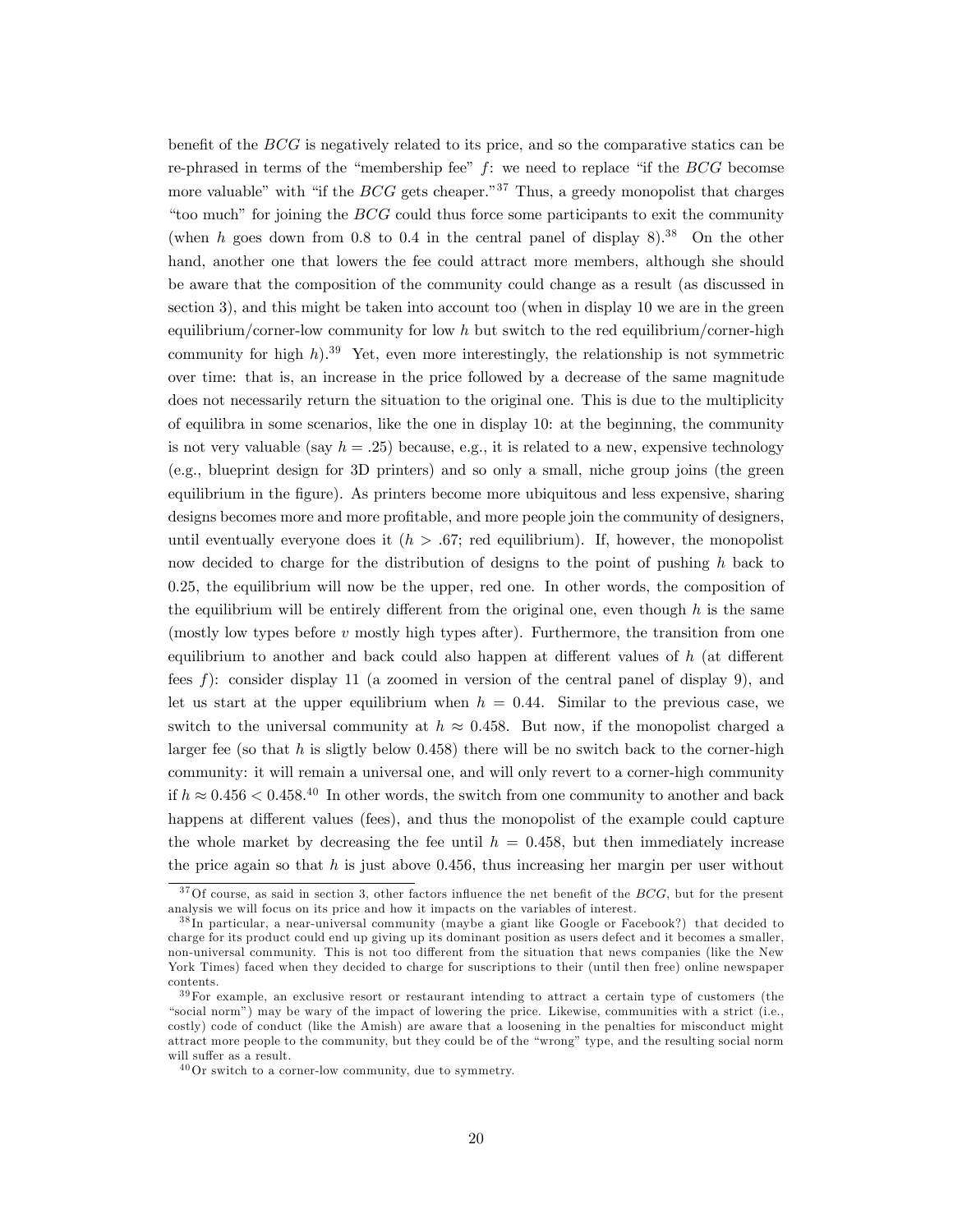any negative impact on the number of users. $^{41}$  Likewise, if the monopolist started with a universal community  $(0.456 < h < 0.458)$  and then increased the price so  $h = 0.25$  and the community turns into a corner-high one, an immediate return to the original price will not restore the universal community: it will require a further decrease in the fee, enough to push  $h$  beyond 0.458.



# 5 Conclusions

From the ever-expanding "collaborative economy" to the formation of political parties, from the choice of research topic by academics to the creation of "urban tribes", economic actors have to balance out the pursuit of two different goals: one personal, the other social. This creates a tradeoff between the player's "type" (her needs, skills, preferences) and the community's "social norm" (the trend, the rule, the tradition) that is appropriately modelled as a Beauty Contest Game (BCG).

Unlike the literature on BCGs, we allow players to voluntarily decide whether to participate or not in one of these BCGs and -consistent with the observation of social networks, political parties, academic fields or urban tribes— we find that in equilibrium non-universal communities do indeed arise as long as the "attractiveness" of the BCG is not too high and/or the average type in the economy is rather extreme.

Furthermore, we highlight the fact that players' entry choices are inextricably and simultaneously co-determined by the social norm that they expect to emerge in equilibrium in the

<sup>&</sup>lt;sup>41</sup> This asymmetry resembles the "tomahawk" scenario in the literature on new economic geography (Fujita et al. (1999), etc.).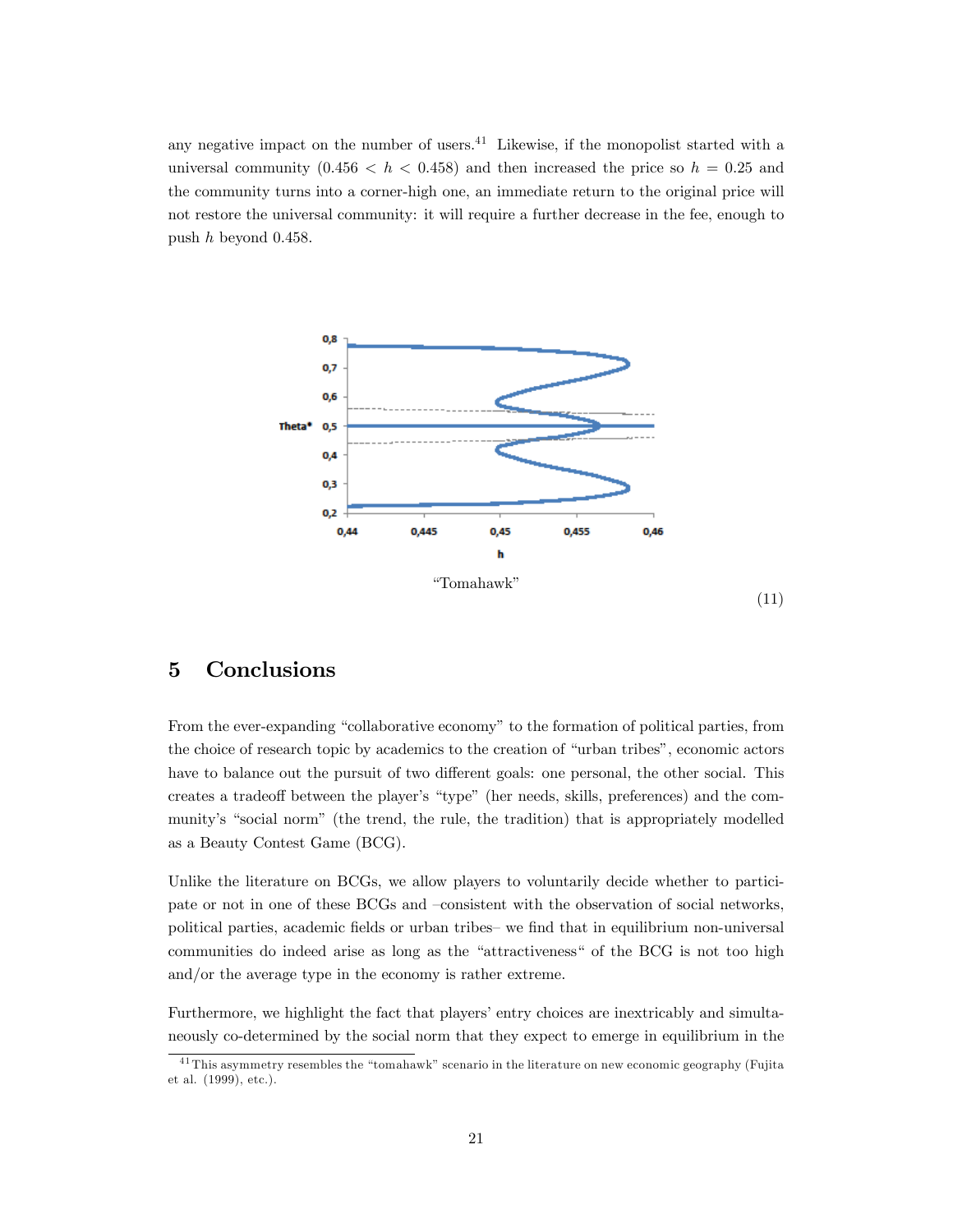community. Thus, we emphasize the fundamental role of a non-degenerate distribution of types in the economy, as different ones lead to different equilibrium communities, both in terms of size and  $-more$  importantly of its composition.

Indeed, if we focus on the cases in which our "voluntary" setup differs from the "compulsory" one present in the liteature, we find that stable equilibria  $-$ the ones that we are likely to observe in the data– are closely connected to the maxima of the type distribution, as are the associated social norms to the corresponding critical points in the type domain. Thus, a simple inspection of the type distribution is quite informative about the number and stability properties of the equilibria we can expect, as well as about the associated social norm that is likely to emerge in each case. Furthermore, said social norm can differ dramatically from the one in a "compulsory" setup, as is the case in a polarized society in which the maxima of the type distribution are quite apart from the average type in the economy.

Since entry choices and social norms are jointly determined, changes in the attractiveness of the BCG will affect both the size and the composition of the community. Like in network good games or market entry games, an increase in the attractiveness of the BCG usually leads to a larger community. But unlike them, it can lead to both the entry of new players as well as the exit of some former members, because the resulting change in the social norm makes some players better off and others worse off. Also unlike them, entry choices are not inherently strategic complements or substitutes, but their relationships depend on the types of the members, on the type of the potential entrant, and on the social norm.

Thus, the BCG+entry model is a useful tool to understand and analyse many situations of economic relevance, from social networks to academia, from political economy to cultural economics. The present analysis is however a simple one, and just a first step towards a better understanding of these and other scenarios. In the future, thus, we plan to relax some of the assumptions made here to better reflect the features of those situations. They include, among others, allowing for more and endogenously set up BCGs, and a dynamic version that will permit us to analyse the impact of education and immigration policies on a community's size and composition.

# References

- Angeletos, G.-M. and C. Lian (2016, May). Incomplete information in macroeconomics: Accommodating frictions in coordination. Massachusetts Institute of Technology - Department of Economics - Working Paper 16-06 .
- Augereau, A., S. M. Greenstein, and M. Rysman (2004). Coordination vs. differentiation in a standards war:. CSIO working paper, No. 0062 .
- Besley, T. and S. Coate (1997, February). An economic model of representative democracy. The Quarterly Journal of Economics, 85–114.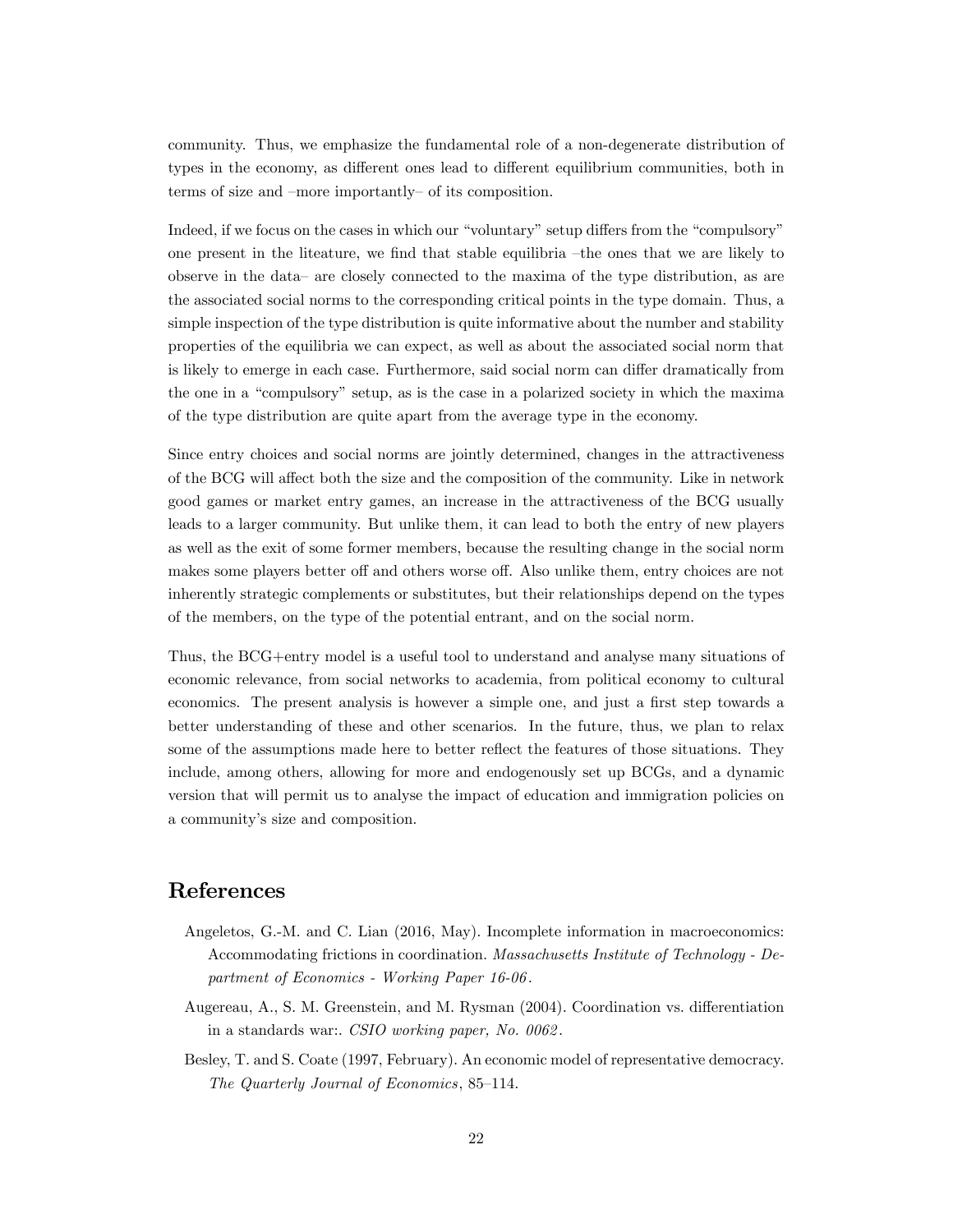- Bruns, A. (2006). Towards produsage: Futures for user-led content production. In Proceedings Cultural Attitudes towards Communication and Technology 2006 (Sudweeks, Fay and Hrachovec, Herbert and Ess, Charles, Eds ed.)., Tartu, Estonia, pp. 275–284.
- Cachon, G. P. and C. F. Camerer (1996). Loss-avoidance and forward induction in experimental coordination games. The Quarterly Journal of Economics  $111(1)$ , 165–194.
- Costa-Gomes, M. A. and V. P. Crawford (2006). Cognition and behavior in two-person guessing games: An experimental study. The American economic review  $5,1737-1768$ .
- Fujita, M., P. Krugman, and A. J. Venables (1999). The spatial economy: Cities, regions and international trade. Cambridge and London: MIT Press.
- Grosskopf, B. and R. Nagel (2008). The two-person beauty contest. Games and Economic Behavior 62, 93-99.
- Guth, W., M. Kocher, and M. Sutter (2002, January). Experimental beauty contests with homogeneous and heterogeneous players and with interior and boundary equilibria. Economics Letters  $74(2)$ , 219–228.
- Katz, M. and C. Shapiro (1986). Technology adoption in the presence of network externalities. Journal of Political Economy  $94(4)$ , 822-841.
- Kiss, H. J., I. Rodriguez-Lara, and A. Rosa-Garcia (2014). Do social networks prevent or promote bank runs? Journal of Economic Behavior and Organization 101, 87-99.
- Morris, S. and H. Shin (1998). Unique equilibrium in a model of self-fulfilling currency attacks. The American Economic Review  $88(3)$ , 587–597.
- Morris, S. and H. Shin (2002). Social value of public information. The American Economic  $Review 92(5), 1521-1534.$
- Nagel, R. (1995). Unraveling in guessing games: An experimental study. American Economic Review  $85(5)$ , 1313-1326.
- Norman, P. (2004). Efficient mechanisms for public goods with use exclusions. Review of Economic Studies  $71(4)$ , 1163–1188.
- Osborne, M. J. and A. Slivinski (1996, Feb). A model of political competition with citizencandidates. The Quarterly Journal of Economics  $111(1)$ , 65-96.
- Sanchez Villalba, M. (2015). Global inspection games. Journal of Public Economics 128, 59-72.
- Scotchmer, S. (2002). *Handbook of Public Economics* (A.J. Auerbach and M. Feldstein ed.), Volume 4, Chapter Local public goods and clubs. Elsevier Science B.V.
- Selten, R. and W. Guth (1982). Equilibrium point selection in a class of market entry games. In M. Deistler, E. Furst, and G. Schwodiauer (Eds.), Games, Economic Dynamics, and Time Series Analysis, pp. 101–116.

# Appendix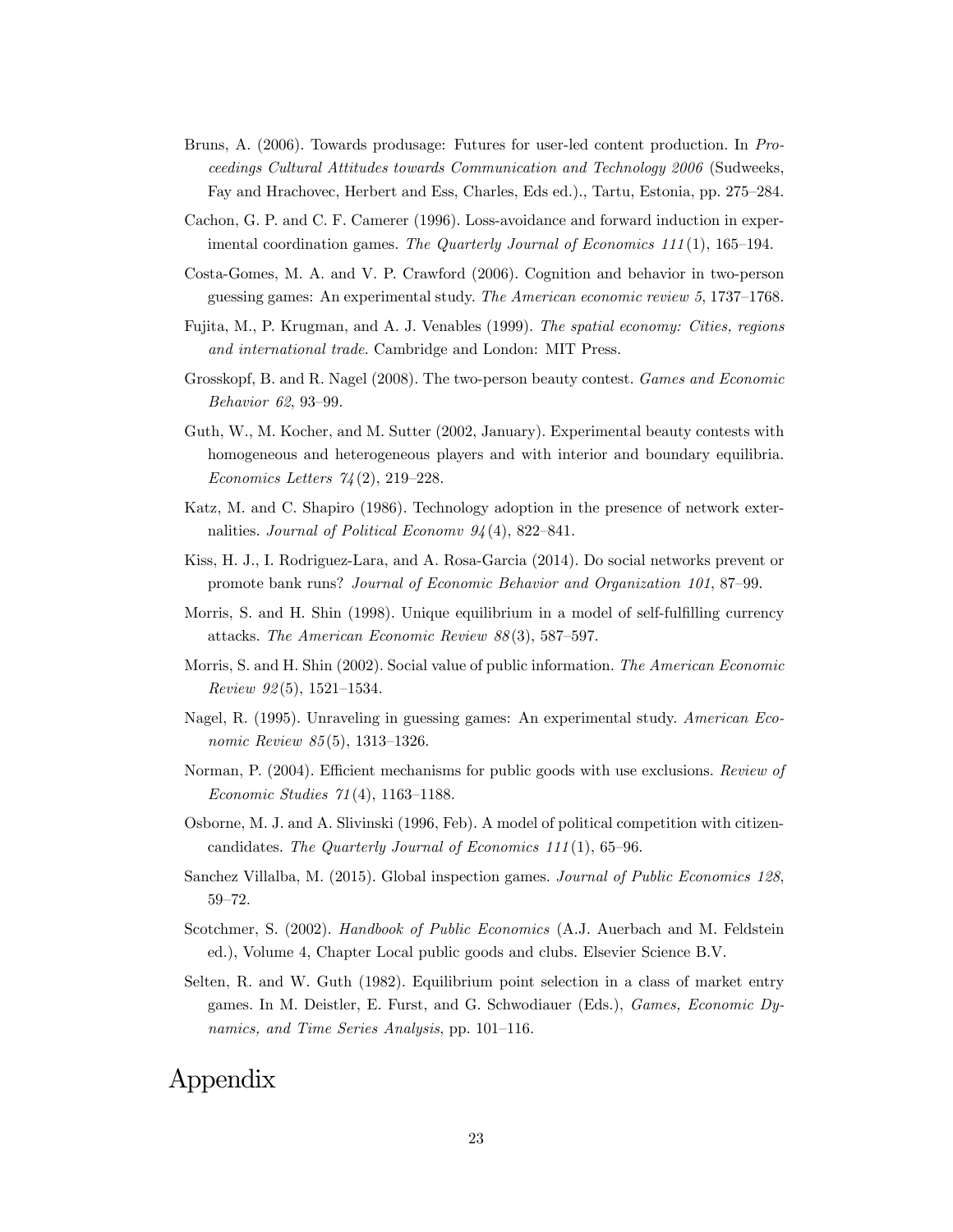# A Proofs

#### • Proof of proposition 2:

**Proof.** Note that  $u_{IN}(x^*_{\theta};\theta) = p(1-p)[\bar{\theta} + h - \theta][\theta - (\bar{\theta} - h)]$ . A player of type  $\theta$  optimally enters the BCG if and only if  $u_{IN}(x^*_{\theta};\theta) \geq 0$ . Since  $\kappa > 0$ , (at least) some types of players will enter the BCG. To determine who enters the game, we need to first find the types of the players who are indifferent between entering the BCG and not. Technically, this means finding the roots of  $u_{IN}(x^*_{\theta};\theta) = 0$ , which yield  $\theta_L = \bar{\theta} - h$  and  $\theta_U = \bar{\theta} + h$ . Since types are only defined in the [0,1] interval, the entrant community must be a subset of that real-valued interval, and hence the highest type that enters must be 1 if and only if  $\theta_U \geq 1$  and the lowest type that enters must be 0 if and only if  $\theta_L \leq 0$ . As a result, the entrant community is given by the interval around  $\bar{\theta}$ :  $[L(\bar{\theta}), U(\bar{\theta})] \subset [0, 1]$ . Since it is closed and bounded, it is compact.

### Proof of proposition 3:

#### Proof.

- 1. Continuous: From the definition of the average function we know that  $a(\bar{\theta}) :=$  $\int_{L(\bar{\theta})}^{U(\bar{\theta})} \theta \cdot f(\theta) d\theta$  $L(\bar{\theta}) \to \int_{L(\bar{\theta})}^{U(\bar{\theta})} f(\theta) d\theta$ . Continuity follows from the fact that: (i)  $L(\bar{\theta})$  and  $U(\bar{\theta})$  are continuous in  $\bar{\theta} \,\forall \bar{\theta}$ ; (ii) the integrand is also continuous; and (iii)  $h > 0$  so that the size of the community (the denominator of the quotient) is strictly positive.
- 2. Bounded: By definition,  $0 \leq L(\bar{\theta}) < U(\bar{\theta}) \leq 1$ :

$$
0 \le L(\bar{\theta}) = \frac{\int_{L(\bar{\theta})}^{U(\bar{\theta})} L(\bar{\theta}) \cdot f(\theta) d\theta}{\int_{L(\bar{\theta})}^{U(\bar{\theta})} f(\theta) d\theta} < \frac{\int_{L(\bar{\theta})}^{U(\bar{\theta})} \theta \cdot f(\theta) d\theta}{\int_{L(\bar{\theta})}^{U(\bar{\theta})} f(\theta) d\theta} < \frac{\int_{L(\bar{\theta})}^{U(\bar{\theta})} U(\bar{\theta}) \cdot f(\theta) d\theta}{\int_{L(\bar{\theta})}^{U(\bar{\theta})} f(\theta) d\theta} = U(\bar{\theta})
$$

This implies  $a(\bar{\theta}) \in (L(\bar{\theta}), U(\bar{\theta})) \subset (0, 1)$ .

3. Weakly increasing: Let  $U' := \frac{\partial U(\bar{\theta})}{\partial \bar{\theta}} \in \{0,1\}$  and  $L' := \frac{\partial L(\bar{\theta})}{\partial \bar{\theta}} \in \{0,1\}$ . Taking a partial derivative with respect to  $\bar{\theta}$  for  $\bar{\theta} \neq \{h, 1 - h\}^{42}$ :

$$
\frac{\partial a(\bar{\theta})}{\partial \bar{\theta}} = \frac{1}{s(\bar{\theta})} \left[ \left( U(\bar{\theta}) - a(\bar{\theta}) \right) f(U(\bar{\theta})) U' + \left( a(\bar{\theta}) - L(\bar{\theta}) \right) f(L(\bar{\theta})) L' \right]
$$

By the above boundary property, all factors in each term are nonnegative, and so is the derivative. Thus,  $\frac{\partial a(\bar{\theta})}{\partial \bar{\theta}} \geq 0$ .

<sup>&</sup>lt;sup>42</sup>At these particular values, there is a switch in the type of the community and the average function  $a(\bar{\theta})$ may not be differentiable.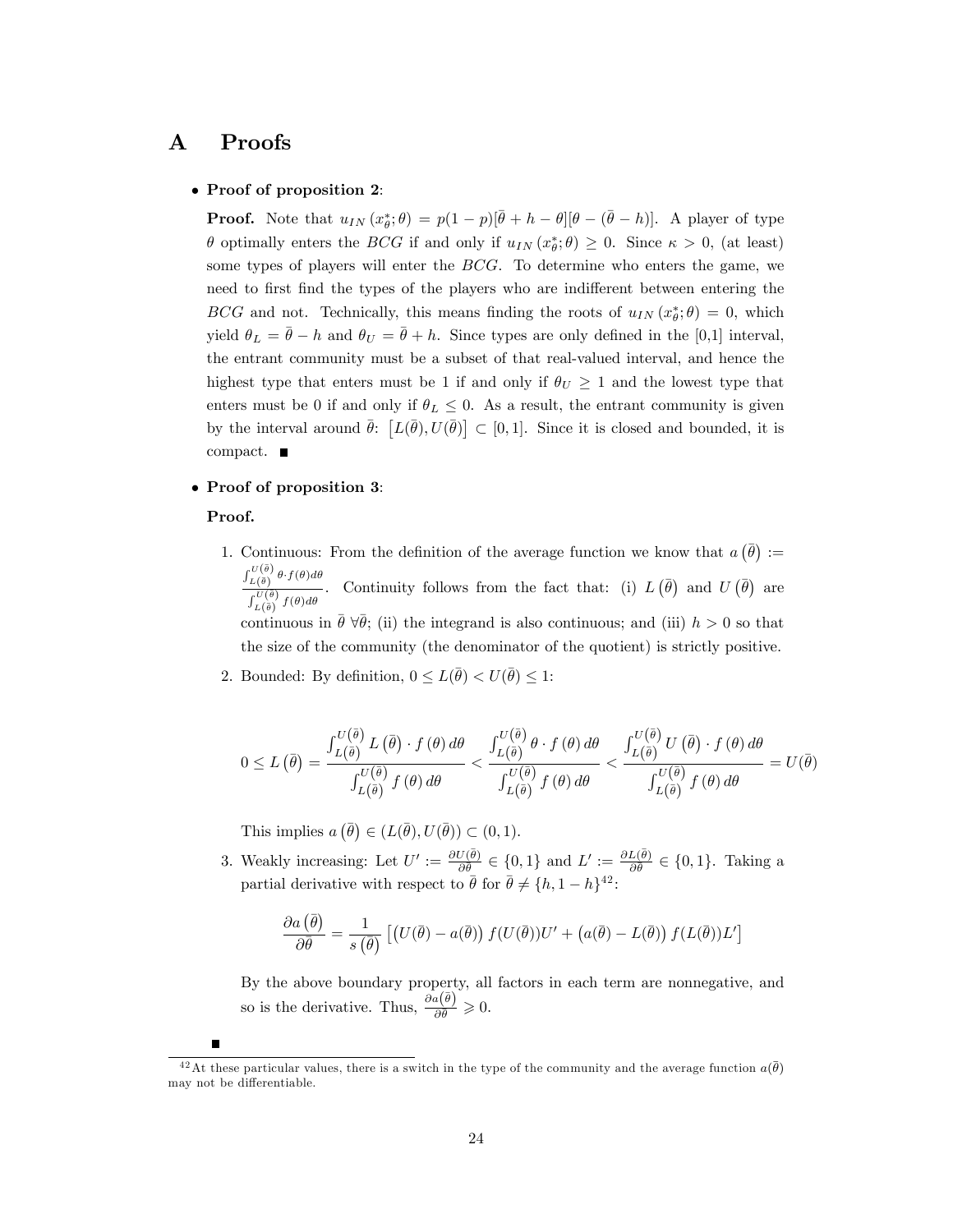### • Proof of proposition 4:

**Proof.** By proposition 3, at least a fixed point of equation 2 exists by Brouwer's Fixed Point Theorem. Since  $a(\bar{\theta}) \in (0,1) \forall \bar{\theta}$ , the equilibria must be interior.

#### • Proof of proposition 5:

**Proof.** Given that  $\hat{\Theta}$  is empty, an equilibrium which supports an interior community cannot exist by the following lemma:

**Lemma 1** An interior community can be supported in equilibrium only if  $\hat{\Theta}$  is nonempty.

**Proof.** We prove this lemma by contradiction. So suppose that  $\hat{\Theta}$  is the empty set and a Nash equilibrium which supports an interior community exists. Equation (3) applied to an interior community can be written as:

$$
\frac{1}{2}[F(\bar{\theta}^* + h) + F(\bar{\theta}^* - h)] = \int_{\bar{\theta}^* - h}^{\bar{\theta}^* + h} F(\theta) \frac{1}{2h} d\theta \tag{12}
$$

If  $f(\theta)$  has no local extrema in the interior of its domain (i.e.,  $\hat{\Theta}$  is empty) then  $f(\theta)$  is either strictly decreasing in  $\theta$ , implying that F is strictly concave  $\forall \theta$ , or  $f(\theta)$  is strictly increasing in  $\theta$ , implying that  $F(\theta)$  is strictly convex  $\forall \theta$ . If  $F(\theta)$  is strictly concave (convex)  $\forall \theta$ , then LHS < (>)RHS of equation 12 by SOSD (refer to footnote 17) so that  $a(\bar{\theta}) < (>\bar{\theta}) \forall \bar{\theta} \in (h, 1-h)$ . But this implies that equation 12 is not satisfied with equality for any  $\bar{\theta} \in (h, 1 - h)$ , a contradiction.

Moreover, an equilibrium which supports a universal community cannot exist by corollary 3. However, an equilibrium must exist by proposition 4 and therefore, the equilibria must support either a corner-low community or a corner-high community or both.

We prove this proposition by contradiction. Suppose not so that there is an equilibrium characterized by F being strictly convex  $\forall \theta$  and a corner-low community being supported in equilibrium. By definition  $5, \bar{\theta}^* \leq h$ . Furthermore, equation 3 is satisfied in equilibrium:

$$
\frac{h}{\bar{\theta}^* + h} F(\bar{\theta}^* + h) + \frac{\bar{\theta}^*}{\bar{\theta}^* + h} F(0) = \int_0^{\bar{\theta}^* + h} F(\theta) \frac{1}{\bar{\theta}^* + h} d\theta \tag{13}
$$

Given that  $F(\theta)$  is nondecreasing and strictly convex  $\forall \theta$ , it must be the case that  $LHS > RHS$  of equation (13) by FOSD and SOSD respectively with respect to the even distribution (refer to footnote 17). Therefore  $a(\bar{\theta}^*) > \bar{\theta}^*$ . A contradiction.

Suppose now that there exists an equilibrium which supports a corner-high community and it is characterized by F being strictly concave  $\forall \theta$ . By definition 5,  $\bar{\theta}^* \geq 1 - h$ .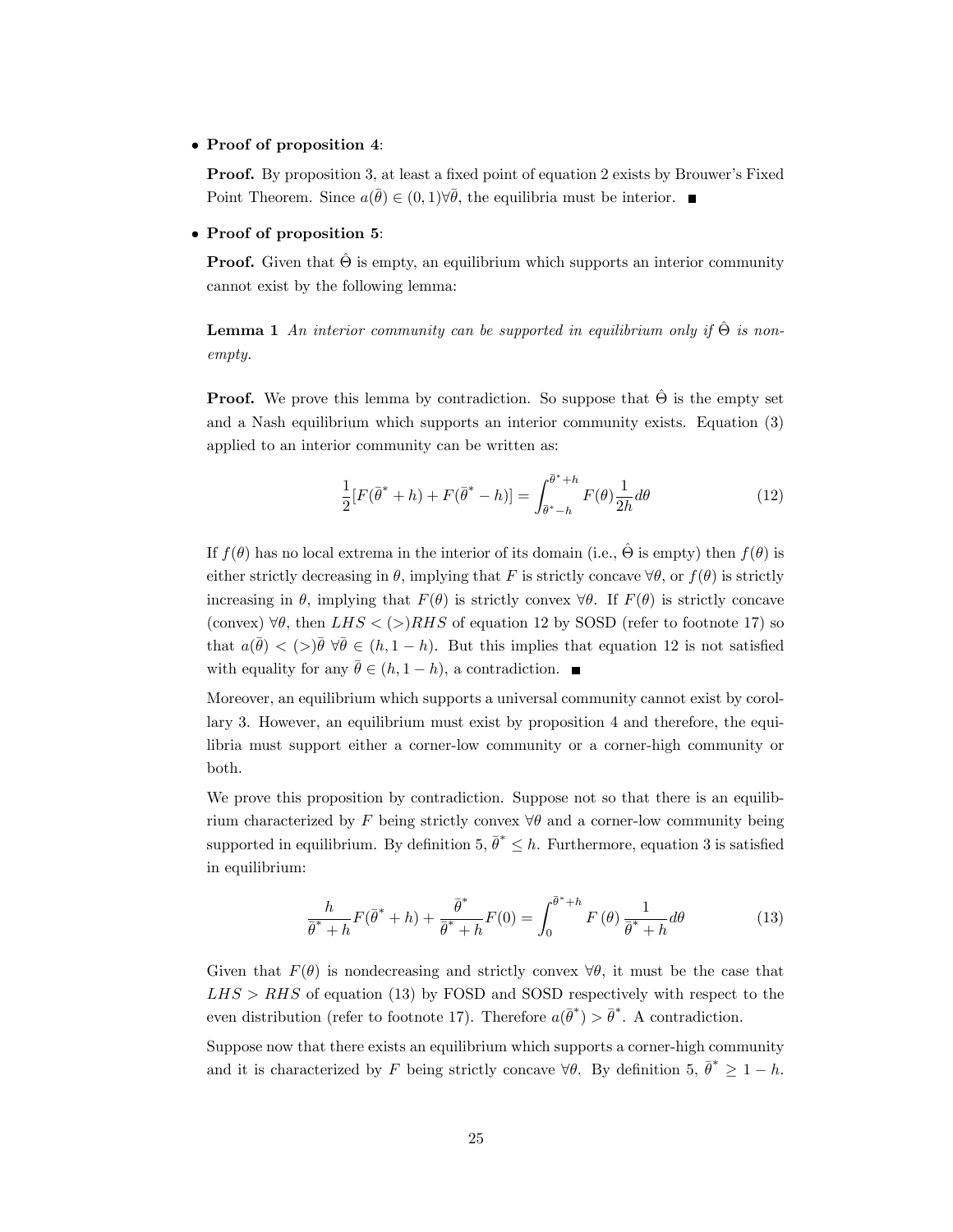Then equation 3 is satisfied in equilibrium:

$$
\frac{1 - \bar{\theta}^*}{1 - \bar{\theta}^* + h} F(1) + \frac{h}{1 - \bar{\theta}^* + h} F(\bar{\theta}^* - h) = \int_{\bar{\theta}^* - h}^{1} F(\theta) \frac{1}{1 - \bar{\theta}^* + h} d\theta \tag{14}
$$

Given that F is nondecreasing and strictly concave  $\forall \theta$ , it must be the case that  $L$ HS  $\lt$  RHS of equation 14 by FOSD and SOSD respectively with respect to the even distribution (refer to footnote 17) and therefore  $a(\bar{\theta}^*) < \bar{\theta}^*$ . A contradiction.

Taking limits using equation 13 (14), we have that  $\lim_{h\to 0} LHS = 0$  ( $\lim_{h\to 0} LHS =$ 1). Therefore  $\bar{\theta}^* \to 0$  ( $\bar{\theta}^* \to 1$ ) as  $h \to 0$ . Finally, the statement  $\bar{\theta}^* < h$  ( $\bar{\theta}^* > 1 - h$ ) follows from definition 5.  $\blacksquare$ 

#### • Proof of proposition 6:

**Proof.** Given that  $\hat{\Theta}$  is nonempty, f has at least one interior critical point which is an inflexion point of  $F$ . Given that the equilibrium must be interior, note that for any  $\theta \in (0, 1)$ , we can always find sufficiently low values of h (i.e.,  $0 < h < \min\{\theta, 1 - \theta\}$ ) such that  $\theta - h > 0$  and  $\theta + h < 1$ .

We first prove that equation  $(12)$  is satisfied for an arbitrarily small h only at a critical point. To see this, note that for all real-values  $\tilde{\theta} \notin \hat{\Theta}$ , there exists some  $h \in (0, \min\{\tilde{\theta}, 1-\tilde{\theta}\})$  such that  $F(\theta)$  is either "locally" strictly concave or "locally" strictly convex in  $\theta$  in the entire arbitrarily small vicinity of  $\tilde{\theta}$  given by  $(\tilde{\theta} - h, \tilde{\theta} + h)$ . In the first (second) case,  $LHS < (>)RHS$  of equation (12) so that  $a(\tilde{\theta}) < (>)\tilde{\theta}$  for h arbitrarily small. Thus, as  $h \to 0$ , equation (12) is satisfied if and only if it is evaluated at a critical point as this critical point is an inflexion point of the corresponding cumulative distribution function  $F(\theta)$ . Hence, at any equilibrium which supports an interior community,  $\bar{\theta}^* \to \hat{\theta} \in \hat{\Theta}$  as  $h \to 0$ .

On the other hand, from the proof of proposition 5 we know that if an equilibrium which supports a corner-low (high) community exists for arbitrarily small values of  $h$ , then  $\bar{\theta}^* \to 0 \; (\bar{\theta}^* \to 1)$  as  $h \to 0$ .

Now  $\hat{\Theta}$  is a chain whose elements can be ordered by the less-than relation. Let  $\hat{\theta}_{min}$ and  $\hat{\theta}_{max}$  denote the least and greatest elements in the set  $\hat{\Theta}$  respectively.

Firstly, suppose that  $\hat{\theta}_{min}$  ( $\hat{\theta}_{max}$ ) is a local maximum. Then  $F(\theta)$  is strictly convex (concave) for  $\theta < \hat{\theta}_{min}$  ( $\theta > \hat{\theta}_{max}$ ). This implies that for an arbitrarily small h, there is no equilibrium characterized by  $\bar{\theta}^* < \hat{\theta}_{min}$  ( $\bar{\theta}^* > \hat{\theta}_{max}$ ) which supports a corner-low (high) community as  $LHS > RHS$  ( $LHS < RHS$ ) of equation 13 (equation 14) for all  $\bar{\theta}^* < \hat{\theta}_{min}$  ( $\bar{\theta}^* > \hat{\theta}_{max}$ ) and h made arbitrarily small. Instead, suppose now that  $\hat{\theta}_{min}$  ( $\hat{\theta}_{max}$ ) is a local minimum. Then  $F(\theta)$  is strictly concave (convex) for  $\theta < \hat{\theta}_{min}$  $(\theta > \hat{\theta}_{max})$ . The equilibrium characterized by  $\bar{\theta}^* \to \hat{\theta}_{min}$   $(\bar{\theta}^* \to \hat{\theta}_{max})$  as  $h \to 0$  is unstable by proposition 7. This together with corollary 2 implies that for an arbitrarily small h, there must a stable equilibrium characterized by  $\bar{\theta}^* < \hat{\theta}_{min}$   $(\bar{\theta}^* > \hat{\theta}_{max})$  which supports a corner-low (high) community.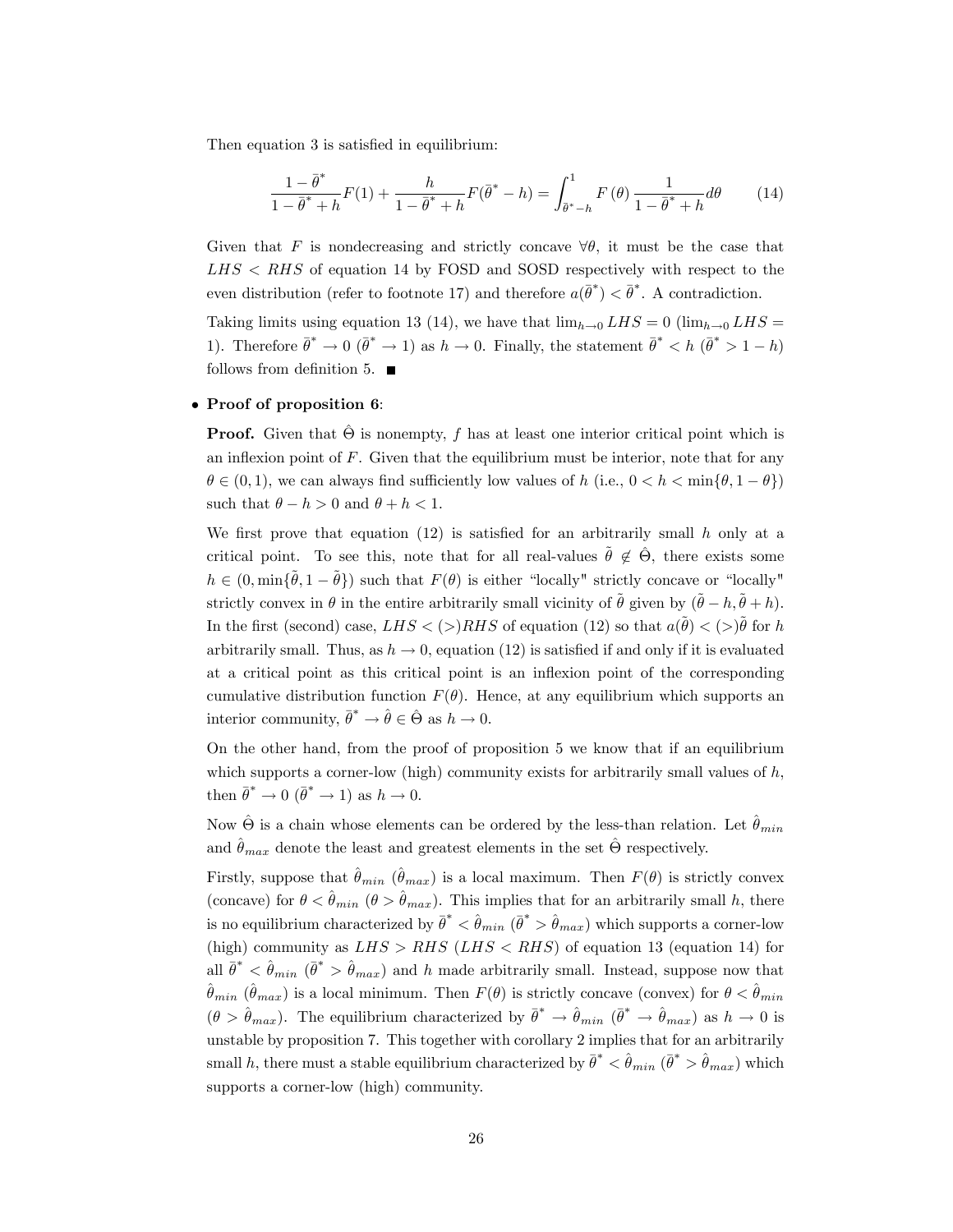All these statements imply that for an arbitrarily small  $h$  there are as many Nash equilibria as twice the total number of local maxima (including the exterior ones as well) minus one.

### • Proof of proposition 7:

**Proof.** By taking second-order Taylor approximations evaluated at  $\bar{\theta}^*$  around  $\bar{\theta}^* + h$ and  $\bar{\theta}^* - h$  respectively, we have:

$$
F(\bar{\theta}^*) \approx F(\bar{\theta}^* + h) - f(\bar{\theta}^* + h)h + \frac{1}{2}f'(\bar{\theta}^* + h)h^2
$$

$$
F(\bar{\theta}^*) \approx F(\bar{\theta}^* - h) + f(\bar{\theta}^* - h)h + \frac{1}{2}f'(\bar{\theta}^* - h)h^2
$$

which implies:

$$
[F(\bar{\theta}^* + h) - F(\bar{\theta}^* - h)] - [f(\bar{\theta}^* + h) + f(\bar{\theta}^* - h)]h \approx \frac{h^2}{2} [f'(\bar{\theta}^* - h) - f'(\bar{\theta}^* + h)] \tag{15}
$$

Note that the term on the RHS is positive (negative) if the compact interval  $[\bar{\theta}^* [h, \bar{\theta}^* + h]$  is entirely located on a concave (convex) region of f.

### Proof of proposition 8:

**Proof.** By totally differentiating equation  $(2)$ , we get the following result:

$$
\frac{d\bar{\theta}^*}{dh} = \begin{cases}\n\frac{f(\bar{\theta}^* + h)h}{F(\bar{\theta}^* + h) - f(\bar{\theta}^* + h)h} & \text{if corner-low} \\
\frac{f(\bar{\theta}^* + h) - f(\bar{\theta}^* - h)h}{[F(\bar{\theta}^* + h) - F(\bar{\theta}^* - h)] - [f(\bar{\theta}^* + h) + f(\bar{\theta}^* - h)]h} & \text{if interior} \\
\frac{(-1)f(\bar{\theta}^* - h)h}{1 - [F(\bar{\theta}^* - h) + f(\bar{\theta}^* - h)h]} & \text{if corner-high}\n\end{cases}
$$
\n(16)

The denominator of  $\frac{d\bar{\theta}^*}{dh}$  is positive (negative) for corner-low (-high) communities if and only if the equilibrium is stable (unstable). At any stable equilibrium, the sign of the derivative is given by the sign of the numerator. In an interior community, if the density is locally skewed to the right (left) around a local maximum  $\hat{\theta}$  then  $f(\hat{\theta} + \epsilon) > (\langle f(\hat{\theta} - \epsilon) \rangle)$  for a sufficiently small  $\epsilon > 0$ . Finally, continuity follows from the fact that the function  $a(\bar{\theta})$  is continuous in h.

#### • Proof of proposition 9:

**Proof.** By equation (16) in the proof of proposition 8,  $dU^*/dh = d(\bar{\theta}^* + h)/dh > 0$ for a corner-low community whereas  $dL^*/dh = d(\bar{\theta}^* - h)/dh < 0$  for a corner-high community. This implies that the equilibrium community size is increasing in  $h$  for these communities.

By total differentiation, we get the following result:

$$
\frac{ds(\bar{\theta}^*)}{dh} = \frac{[F(\bar{\theta}^* + h) - F(\bar{\theta}^* - h)][f(\bar{\theta}^* + h) + f(\bar{\theta}^* - h)] - 4f(\bar{\theta}^* + h)f(\bar{\theta}^* - h)h}{[F(\bar{\theta}^* + h) - F(\bar{\theta}^* - h)] - [f(\bar{\theta}^* + h) + f(\bar{\theta}^* - h)]h}
$$
(17)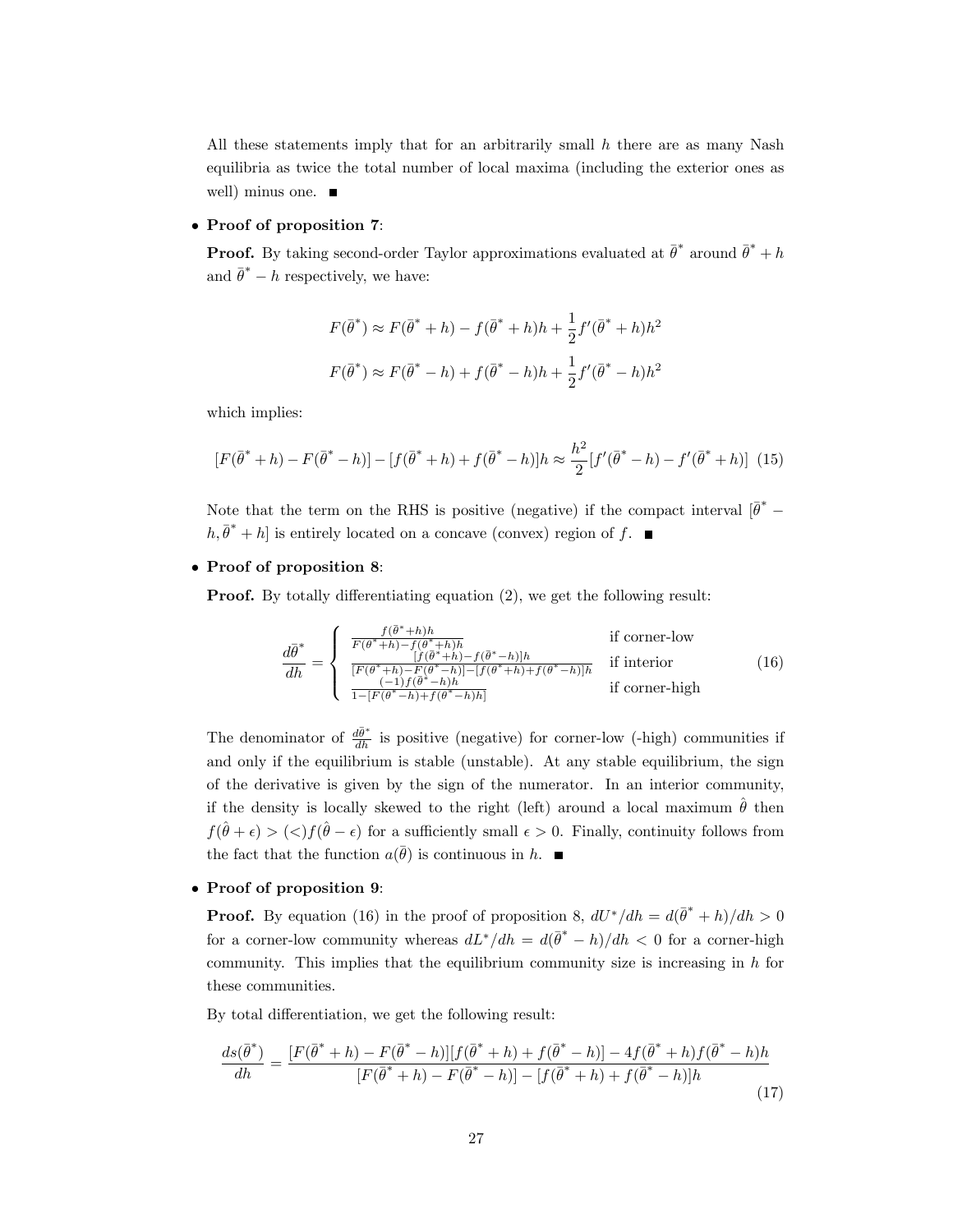If the equilibrium is stable (equation 5) then, for an interior community,  $f(\bar{\theta}^* + h)$  +  $f(\bar{\theta}^* - h) < \frac{1}{h}[F(\bar{\theta}^* + h) - F(\bar{\theta}^* - h)]$  and therefore  $\frac{ds(\bar{\theta}^*)}{dh} > 0.43$ 

### Proof of proposition 10:

**Proof.** By equation (16) in the proof of proposition 8,  $U(\bar{\theta}^*)$  is strictly increasing in h  $(d(\bar{\theta}^* + h)/dh > 0)$  for a stable corner-low community whereas  $L(\bar{\theta}^*)$  is strictly decreasing in  $h\left(d(\bar{\theta}^* - h)/dh < 0\right)$  for a stable corner-high community. Therefore, there is no exit in stable corner communities as  $h$  increases.

By equation (16),  $d(\bar{\theta}^* + h)/dh < 0$  for an interior community if and only if:

$$
\frac{1}{2h}[F(\bar{\theta}^* + h) - F(\bar{\theta}^* - h)] < f(\bar{\theta}^* - h)
$$

in a stable equilibrium (opposite sign if unstable). Hence, the left skewness around  $\bar{\theta}^*$  (i.e.,  $f(\bar{\theta}^* - h) > f(\bar{\theta}^* + h)$ ) is a necessary condition in a stable equilibrium given equation 4.

Furthermore,  $d(\bar{\theta}^* - h)/dh > 0$  for an interior community if and only if:

$$
\frac{1}{2h}[F(\bar{\theta}^* + h) - F(\bar{\theta}^* - h)] < f(\bar{\theta}^* + h)
$$

in a stable equilibrium (opposite sign if unstable). Thus, the right skewness around  $\bar{\theta}^*$  (i.e.,  $f(\bar{\theta}^* - h) < f(\bar{\theta}^* + h)$ ) is a necessary condition in a stable equilibrium given equation 4.  $\blacksquare$ 

### • Proof of proposition 11:

**Proof.** Given that  $u_{IN}(x_{\theta}^*, \theta) = \kappa - p(1-p)(\theta - \bar{\theta})^2$ , then

$$
\frac{d u_{IN}\left(x^*_{\theta};\theta\right)}{d\kappa}=1+\frac{1}{h}\frac{d\bar{\theta}^*}{dh}\left(\theta-\bar{\theta}\right)
$$

Hence,  $\frac{du_{IN}(x^*_{\theta};\theta)}{d\kappa} < 0$  if and only if:

$$
\frac{d\bar{\theta}^*}{dh} \left(\theta - \bar{\theta}\right) < -h \tag{18}
$$

Subsets (i) and (ii) follow from this condition and equation (16).

- (i) Since  $\frac{d\bar{\theta}^*}{dh} > 0$  for corner-low community,  $\bar{\theta}^* \left(\frac{d\bar{\theta}^*}{dh}\right)^{-1}h > 0$  if and only if  $\frac{d\bar{\theta}^*}{dh} > \frac{h}{\bar{\theta}^*}$ . Alternatively,  $\bar{\theta}^* + h - \frac{F(\bar{\theta}^* + h)}{f(\bar{\theta}^* + h)}$  $\frac{F(\bar{\theta}^*+h)}{f(\bar{\theta}^*+h)} > 0$  if and only if  $\frac{F(\bar{\theta}^*+h)}{\bar{\theta}^*+h} < f(\bar{\theta}^*+h)$ which is equivalent to strict convexity of F at  $\bar{\theta}^* + h$ .
- (ii) It follows from condition (18) and the inequality  $|\theta \bar{\theta}^*| \leq h$  for the entrants.

<sup>&</sup>lt;sup>43</sup>As a result, for an interior community,  $\frac{ds(\bar{\theta}^*)}{dh} < 0$  if and only if  $\frac{1}{h}[F(\bar{\theta}^* + h) - F(\bar{\theta}^* - h)] \in$  $\left(\frac{4f(\bar{\theta}^*+h)f(\bar{\theta}^*-h)}{f(\bar{\theta}^*+h)+f(\bar{\theta}^*-h)},f(\bar{\theta}^*+h)+f(\bar{\theta}^*-h)\right)$  and  $\frac{ds(\bar{\theta}^*)}{dh} > 0$  if and only if  $\frac{1}{h}[F(\bar{\theta}^*+h)-F(\bar{\theta}^*-h)] \notin$ h  $\frac{4f(\bar{\theta}^*+h)f(\bar{\theta}^*-h)}{f(\bar{\theta}^*+h)+f(\bar{\theta}^*-h)}, f(\bar{\theta}^*+h)+f(\bar{\theta}^*-h)\bigg]$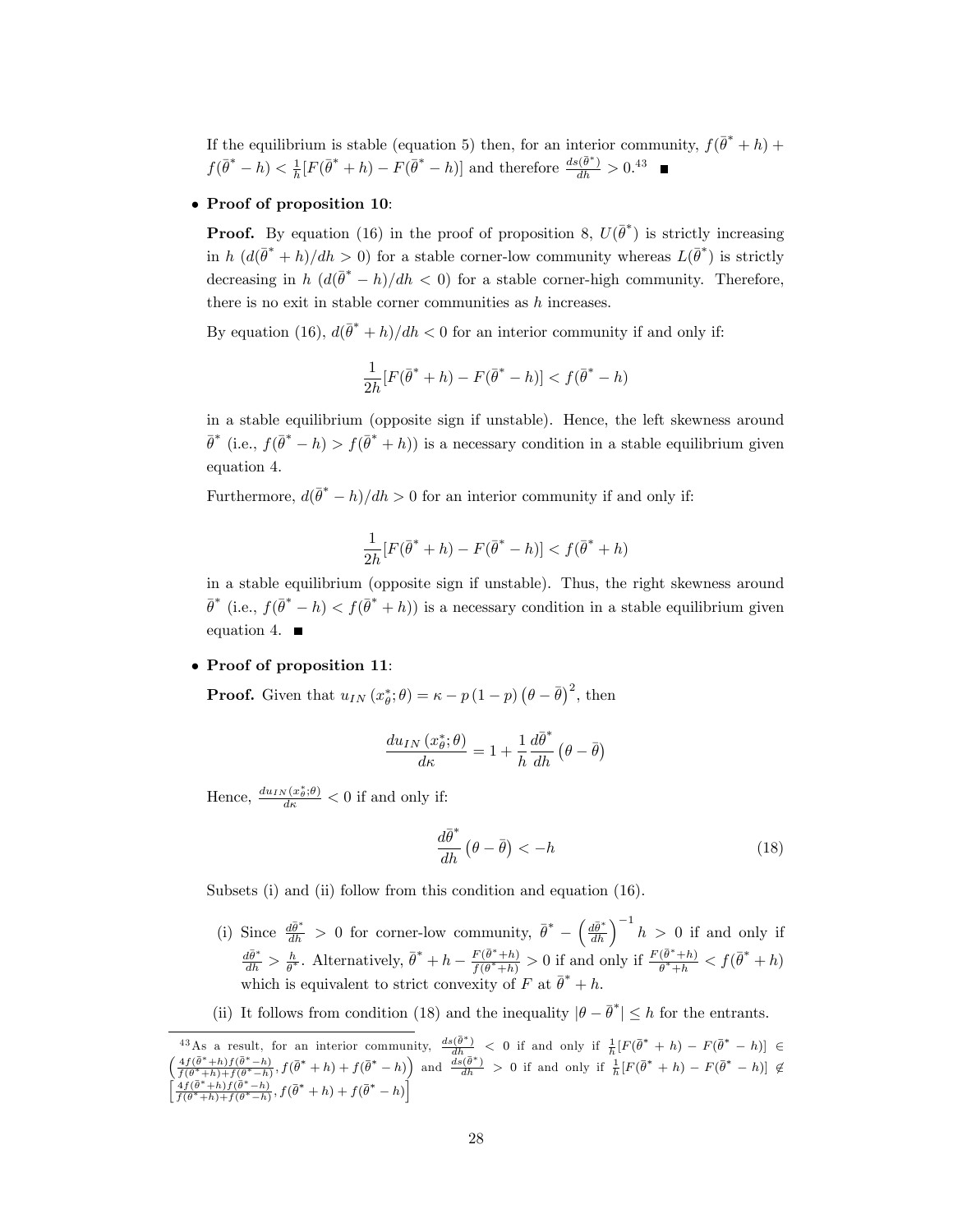(iii) Since  $\frac{d\bar{\theta}^*}{dh} < 0$  for corner-high community,  $\bar{\theta}^* + \left(-\frac{d\bar{\theta}^*}{dh}\right)^{-1} h < 1$  if and only if  $-\frac{d\bar{\theta}^*}{dh} > \frac{h}{1-\bar{\theta}^*}$ . Alternatively,  $\bar{\theta}^* - h + \frac{1-F(\bar{\theta}^*-h)}{f(\bar{\theta}^*-h)}$  $\frac{(-F(\bar{\theta}^*-h))}{f(\bar{\theta}^*-h)} < 1$  if and only if  $\frac{1-F(\bar{\theta}^*-h)}{1-\bar{\theta}^*+h} <$  $f(\vec{\theta}^* - h)$  which is equivalent to strict concavity of F at  $\vec{\theta}^* - h$ .

## B Illustrations with different distribution functions

The computation of the size and average type of the community depends on the density function of types. We proceed to impose more structure on it to illustrate some of the results of sections 2 and 3. In particular, we explore the outcomes from different kinds of density functions: specifically, the cases of monotonically decreasing/increasing, singlepeaked, multi-peaked and uniform density functions. The specific parameters used are indicated in each case.

# B.1 Cumulative distribution  $F$  is strictly concave/convex/linear

#### B.1.1 Strictly concave F

If the density function is monotonically decreasing in  $\theta$ , then the cumulative distribution F is strictly concave everywhere. It depicts an economy in which there are many low types and just a few high types. It would be good to represent a typical income distribution.

There are many functions that are monotonically decreasing, so we use here an example with a triangular distribution. Specifically, we assume  $f(\theta) = 2 - 2\theta$  for every  $\theta \in [0, 1]$  and 0 everywhere else. As a result,  $F(\theta) = \theta(2 - \theta)$  and  $E(\theta) = 1/3$ .

The equilibrium value of  $\bar{\theta}$  is found by looking for a fixed point such that  $a(\bar{\theta}^*) = \bar{\theta}^*$ . This value depends on the value of  $h$ . In this case an equilibrium always exists and it is unique and stable.

For sufficiently low values of h  $(h < 2/3 = \max\{1/3, 2/3\})$ , only low types enter and so a corner-low community emerges.<sup>44</sup>

The equilibrium is given by the lowest root of equation:

$$
2h^2 + (3 - \bar{\theta}^*)(\bar{\theta}^* - h) = 0
$$

<sup>&</sup>lt;sup>44</sup>Note that an interior community cannot be supported in equilibrium because  $a(\bar{\theta}) = \frac{\bar{\theta} - \bar{\theta}^2 - (h^2/3)}{1 - \bar{\theta}} < \bar{\theta}$ since  $h > 0$ . Additionally, corner-high communites cannot be supported in equilibrium either because  $a(\bar{\theta}) = \frac{1}{3}(1 + 2(\bar{\theta} - h)) \leq \frac{1}{3}(1 + 2\bar{\theta} - 2(1 - \bar{\theta})) \leq \frac{1}{3}(1 + 2\bar{\theta} - (1 - \bar{\theta})) = \bar{\theta}$  where the first inequality from the fact that  $h \geq 1 - \overline{\theta}$  for a corner-high community.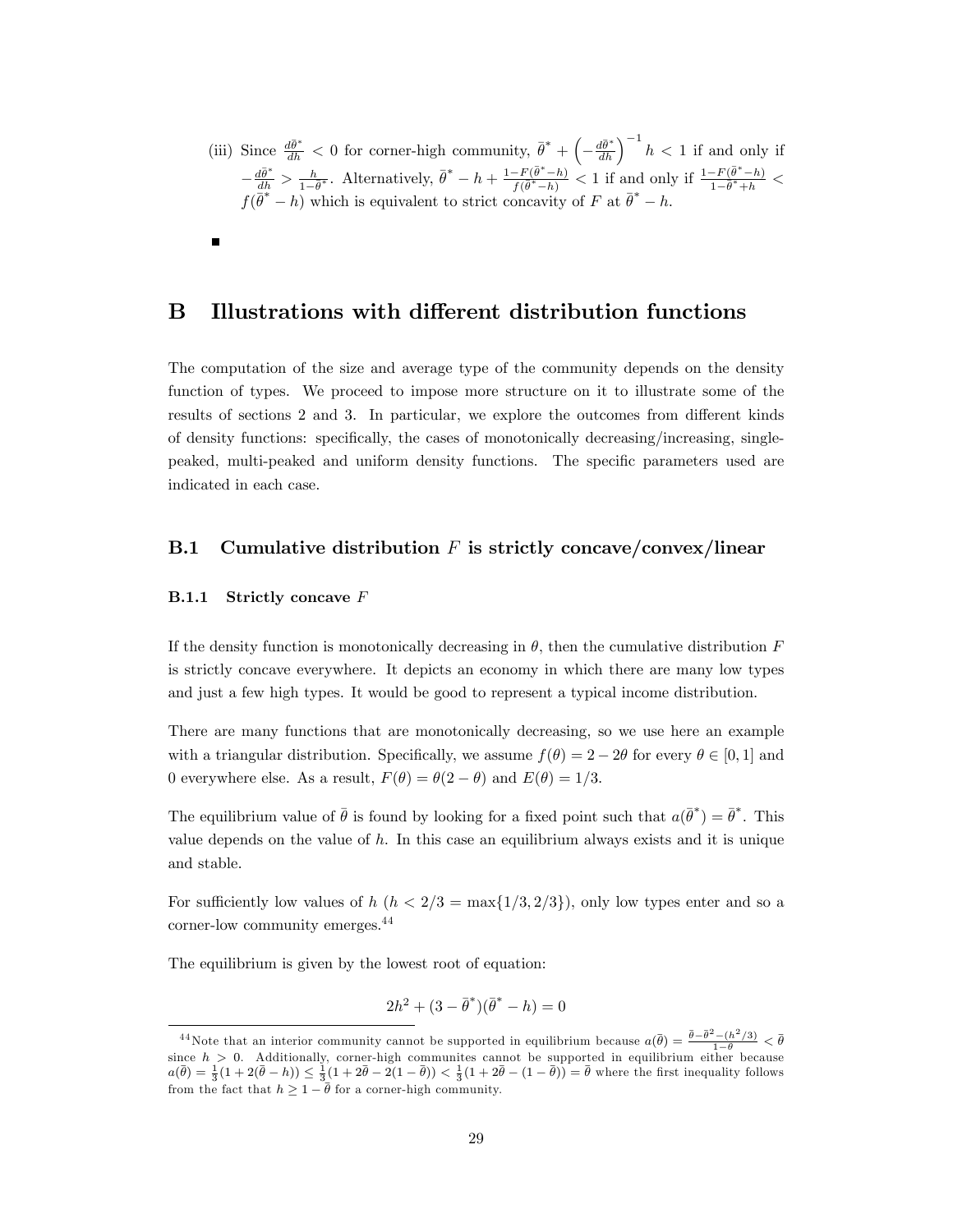Therefore,  $\bar{\theta}^*$  is increasing and concave in h, as are the highest type that enter the BCG. and the size of the community,  $s(\bar{\theta}^*) = (\bar{\theta}^* + h)(2 - \bar{\theta}^* - h)$ .

For sufficiently high values of h ( $h \geq 2/3 = \max\{1/3, 2/3\}$ ), everyone joins so that we have a universal community. The average type in the community is then flat and equal to the average type of the whole population, i.e,  $\bar{\theta}^* = E(\theta) = 1/3$ .

### B.1.2 Strictly convex F

This is basically a mirror image of the previous scenario. For example, it could reflect the distribution of "poverty gaps". Now, the density f is monotonically increasing in  $\theta$ .

#### B.1.3 Linear F

A uniform distribution depicts an economy in which all types are equally represented. It would reflect well the case in which the number of high, medium and low income people in the economy are roughly the same. Or the proportion of people of each type drafted by the army.

Formally, the uniform distribution corresponds to  $f(\theta) = 1 \,\forall \theta \in [0, 1]$  (and 0 everywhere else) with  $E\theta = 1/2$ . Thus, the cumulative distribution F is linear in  $\theta$  so that the size function becomes  $s(\bar{\theta}) = U(\bar{\theta}) - L(\bar{\theta})$ , while the average function is  $a(\bar{\theta}) = \frac{1}{2}[U(\bar{\theta}) + L(\bar{\theta})]$ .

The equilibrium value of  $\bar{\theta}$  is found by looking for a fixed point such that  $a(\bar{\theta}^*) = \bar{\theta}^*$ . There exists a continuum of Nash equilibria for  $h < 1/2$ :

- Community corner-low:  $\bar{\theta}^* = h$  implying  $U(\bar{\theta}^*) = 2h \,\forall h < 1/2$ .
- Community interior:  $\bar{\theta}^* \in (h, 1-h)$   $\forall h < 1/2$ . These equilibria are *peculiar* as they satisfy  $\frac{\partial a(\bar{\theta}^*)}{\partial \bar{\theta}} = 1$  (i.e.,  $a(\bar{\theta}^*)$  is tangent to the 45<sup>o</sup>-line, as opposed to the "crossing" equilibria we focused on).
- Community corner-high:  $\bar{\theta}^* = 1 h$  implying  $L(\bar{\theta}^*) = 1 2h \,\forall h < 1/2$ .

If  $h \geq 1/2$  there is only one equilibrium in which everyone enters (universal community:  $s^* = 1$  ( $L^* = 0$  and  $U^* = 1$ ) and so the average type of the entrants equals the population average type:  $\bar{\theta}^* = E\theta = 1/2$ .

Size is weakly increasing in h:  $s(\bar{\theta}^*) = 2h$  if  $h < 1/2$  (in all equilibria) and  $s(\bar{\theta}^*) = 1$  if  $h > 1/2$ . The infinite number of equilibria can give rise to a "first-mover advantage": the first  $BCG$  to arise will disencourage the creation of others nearby, and so a random element could have lasting effects.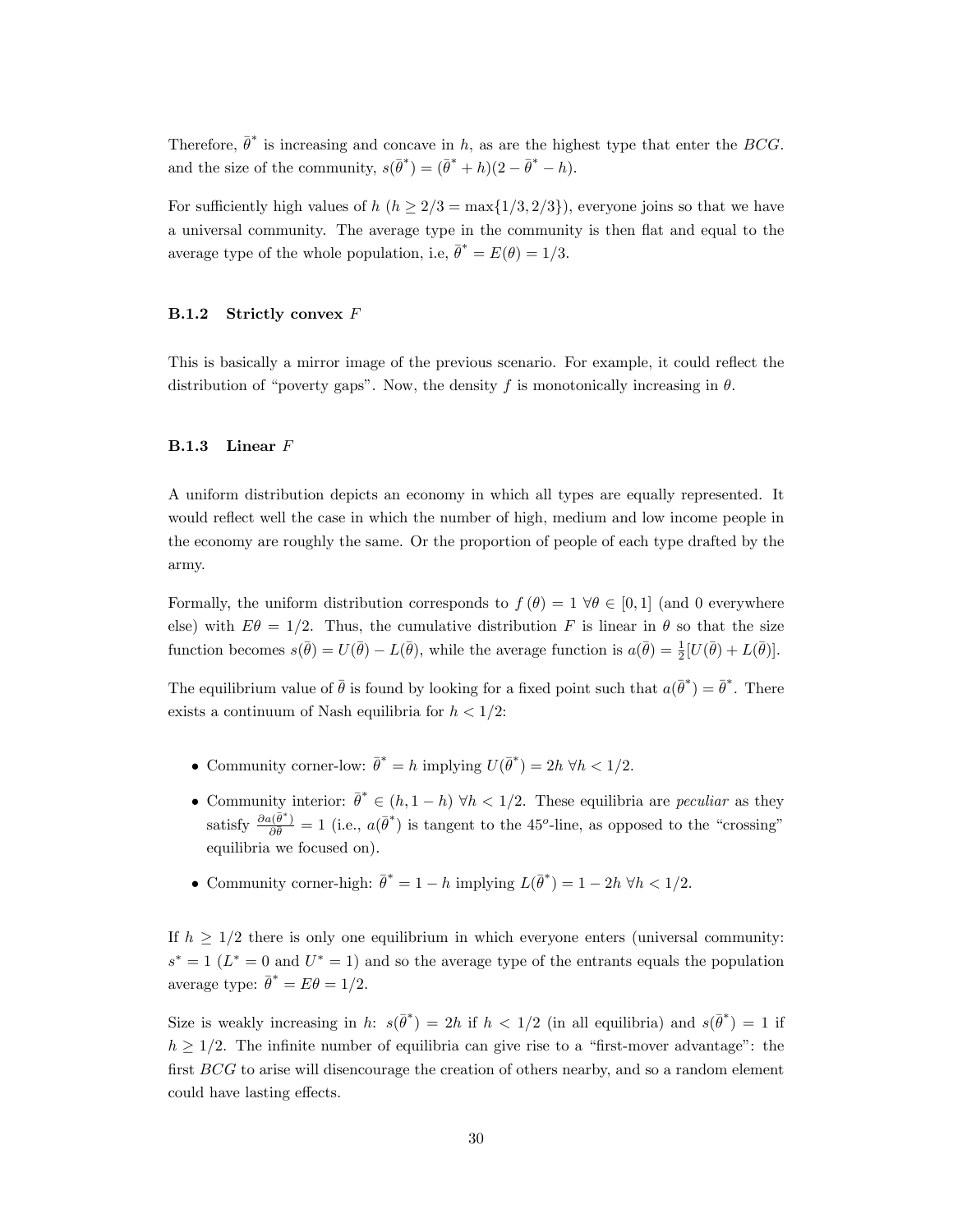### B.2 Single-peak distribution

This distribution has an interior mode: the most frequent type is somewhere in the middle (unlike the previous two cases, in which it was in one of the ends of the domain). This can be a good depiction of interior societyís political leanings, where most people are in the interior, central regions of the political spectrum, while radicals at the end are relatively few. It could also, if the distribution is rather concentrated in a small subdomain, be used to model homogeneous societies where almost everyone has the same type or very similar ones. This could be useful to model scenarios as disparate as the (post-tax) income distribution in Scandinavian countries, or culturally homogeneous societies like North Korea.

Specifically, let's assume  $f(\theta) = \beta \theta^{\alpha} (1 - \theta^{\delta})$  for every  $\theta \in [0, 1]$  and 0 everywhere else with  $\beta \equiv \frac{(1+\alpha)(1+\alpha+\delta)}{\delta}$  $\frac{1+\alpha+\delta}{\delta}$ . The mode is given by  $\hat{\theta} = \left(\frac{\alpha}{\alpha+\delta}\right)$  $\int_0^{1/\delta}$  whereas  $E\theta = \frac{(1+\alpha)}{(2+\alpha)}$  $(2+\alpha)$  $(1+\alpha+\delta)$  $\frac{(1+\alpha+\delta)}{(2+\alpha+\delta)}$ . For instance, we set  $\alpha = 1/3$  and  $\delta = 4$  so that  $E\theta = 0,481203008 < \frac{1}{2} < 0,526640388 = \hat{\theta}$ . Hence, the density is "locally" skewed to the left around the mode (Modeskewness  $\equiv$  $(E \theta - \hat{\theta})/\sigma = -0, 186506013$ , where  $\sigma$  denotes the standard deviation) but as the domain gets bigger, it becomes more and more skewed to the right. Overall, Pearson's moment coefficient of skewness is:  $E[(\frac{\theta - E\theta}{\sigma})^3] = -0,012773536$ .

The equilibrium value  $\bar{\theta}^*$  is found by looking for a fixed point such that  $a(\bar{\theta}^*) = \bar{\theta}^*$ . There is a unique and stable equilibrium. The only type of community that is ruled out (in this example though!) is the one in which only high types enter (i.e., corner-high community).

The novelty, compared to the monotonically increasing/decreasing density functions, is that for h sufficiently low  $(h \ll 0.48)$  only the medium types enter the BCG (interior community: note that as  $h \to 0$ ,  $\bar{\theta}^* \to \hat{\theta}$ ). Then, for 0.48  $\approx < h < 1 - E\theta$ , as h increases, high types enter (since  $L(\bar{\theta}^*) = 0$ , it is a corner-low community) until everyone enters (universal community) at  $h \geq 1 - E\theta$ .

As it is illustrated in the central panel of display 8, the equilibrium is nonmonotonic in h for the interior community. It is first decreasing in h for  $h < \infty$  0.47 due to the "local" left-skewness around the mode but it is increasing in h for  $h \in [0.47, 0.48]$  due to the "local" right-skewness property of the distribution outside the mode's neighborhood.

Finally, all players benefit from an increase in  $\kappa$ .

### B.3 Double-peak distribution

These distributions could reflect societies that are politically polarised. In extreme scenarios, they could depict economies populated by men  $(\theta = 0)$  and women  $(\theta = 1)$ .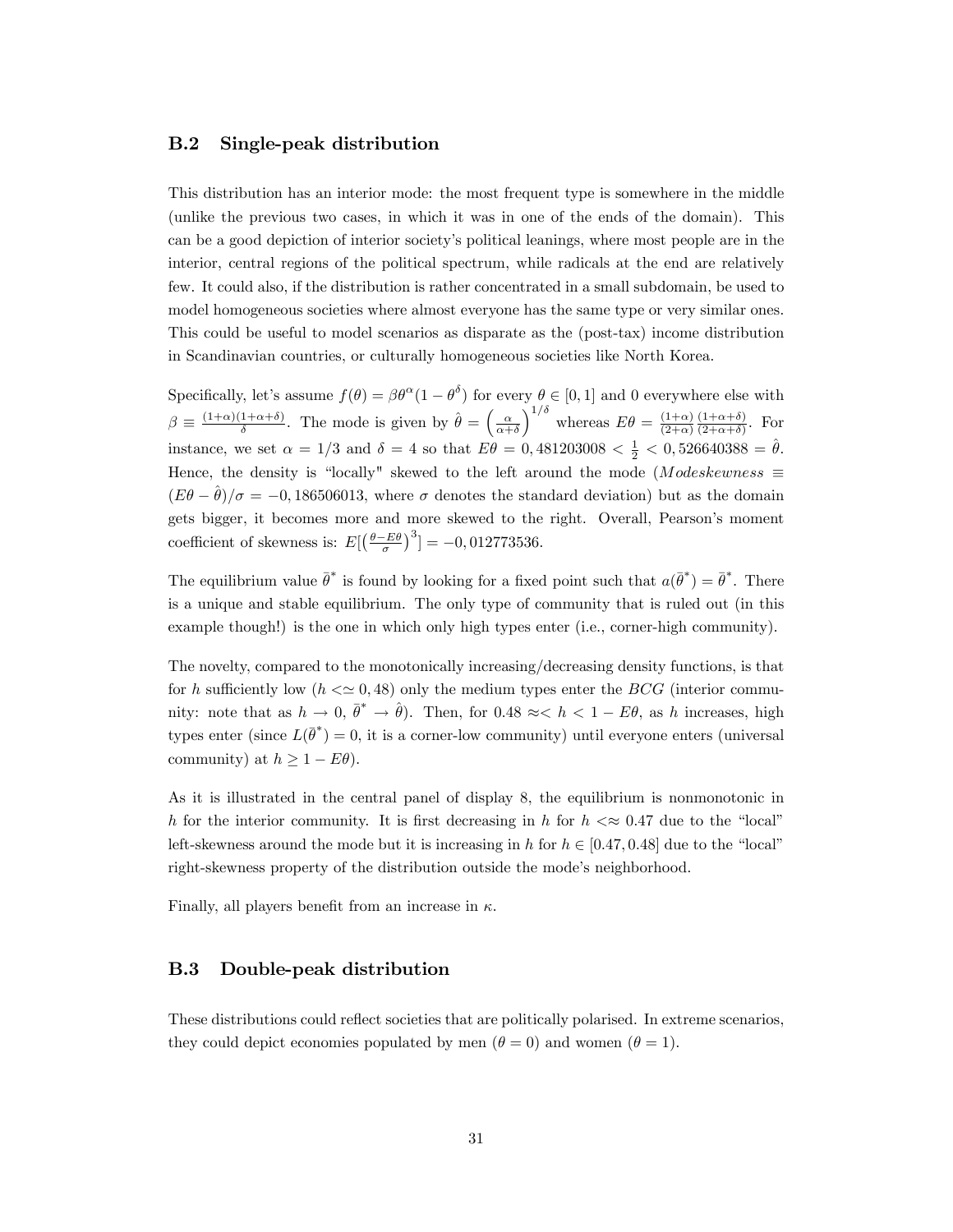#### B.3.1 Monotonic Equilibria

Consider the family of density functions indexed by  $\theta \in \Theta = [0, 1], f(\theta) = \beta \theta (1 - \theta)(c - \theta)^2$ for all  $c \geq 0$  and  $\beta \equiv \frac{60}{10c(c-1)+3}$ .

This distribution is double-peaked for  $c \in (0, 1)$  whereas it is single-peaked and skewed to the right (left) for  $c \geq 1$  ( $c = 0$ ). For the purpose of illustration, we fix  $c = 2/5$ . As a result,  $\beta = 100$  and  $E\theta = 2/3$ ; the local maxima are given by the roots to equation  $4\theta^2 - \left(3 + \frac{4}{5}\right)\theta + \frac{2}{5} = 0$  (approximately  $\hat{\theta}_1 = 0.12$  and  $\hat{\theta}_2 = 0.83$ ); and the local minimum is given by  $c = 2/5$ . Note that the distribution is "locally" skewed to the left (right) around the second (first) local maximum.

Three equilibria coexist for sufficiently low values of h ( $h \leq 0.349135$ ). When h is arbitrarily small, all equilibria support interior communities. The outer (odd) equilibria are stable while the inner (even) one is unstable. The one at the top (bottom) is decreasing (increasing) in  $h$  due to the local left (right) skewness of the distribution in the neighborhood of the local maximum<sup>45</sup> whereas the unstable middle one is decreasing in  $h$  because of the asymmetry of the density around the local minimum: it is a bit skewed to the left. Note that as  $h \rightarrow 0$ , the equilibria converge to the critical points of the density function. At  $h = 0.25$  $(h = 0.15), U(\bar{\theta}^*) = 1 \ (L(\bar{\theta}^*) = 0)$  on the top (bottom) equilibrium and the supported community becomes one of corner-high (corner-low). At approximately  $h \approx 0.32$ , the middle equilibria starts supporting a corner-low community as well. Both the middle and bottom equilibria converge to the same equilbrium value,  $\bar{\theta}^* = 0.2075$ , at  $h \approx 0.3491356$ . At this equilibrium value the  $a(\bar{\theta}^*)$  function is "tangent" to the 45<sup>o</sup> degree line:  $\frac{\partial a(\bar{\theta}^*)}{\partial \bar{\theta}} = 1$ . Given that  $\frac{\partial^2 a(\bar{\theta}^*)}{\partial \bar{\theta} \partial h} > 0$ , and  $E\theta > 1/2$  only the top equilibria survives for  $h > 0.35$  (refer to display 10). Furthermore, the display shows the exit of several high types due to an increase in  $h$ at the unstable equilibrium for  $h > 0, 3$ .

#### B.3.2 NonMonotonic Equilibria

Consider the following density function defined for  $\theta \in [0, 1]$ :

$$
f(\theta) = \beta \left(\frac{1}{2} - \theta\right)^2 \left[\min\{(\theta + 0.1)^4, (1.1 - \theta)^4\} - 0,0001\right]
$$

In this case, the distribution is symmetric so that  $E\theta = Median = 1/2$ . The local minimum is located on the axis of symmetry  $(\check{\theta} = 1/2)$  whereas the local maxima are approximately  $\hat{\theta}_1 \approx 0.3$  and  $\hat{\theta}_2 \approx 0.7$ ). Unlike the previous case, now the distribution is "locally" skewed to the left (right) around the lower (higher) local maximum.

 $^{45}$ Thus, these outer communities converge as h increases. This implies that in this society, as attractiveness increases (the membership fee goes down), sub-cultures will assimilate into a unique, integrating one.